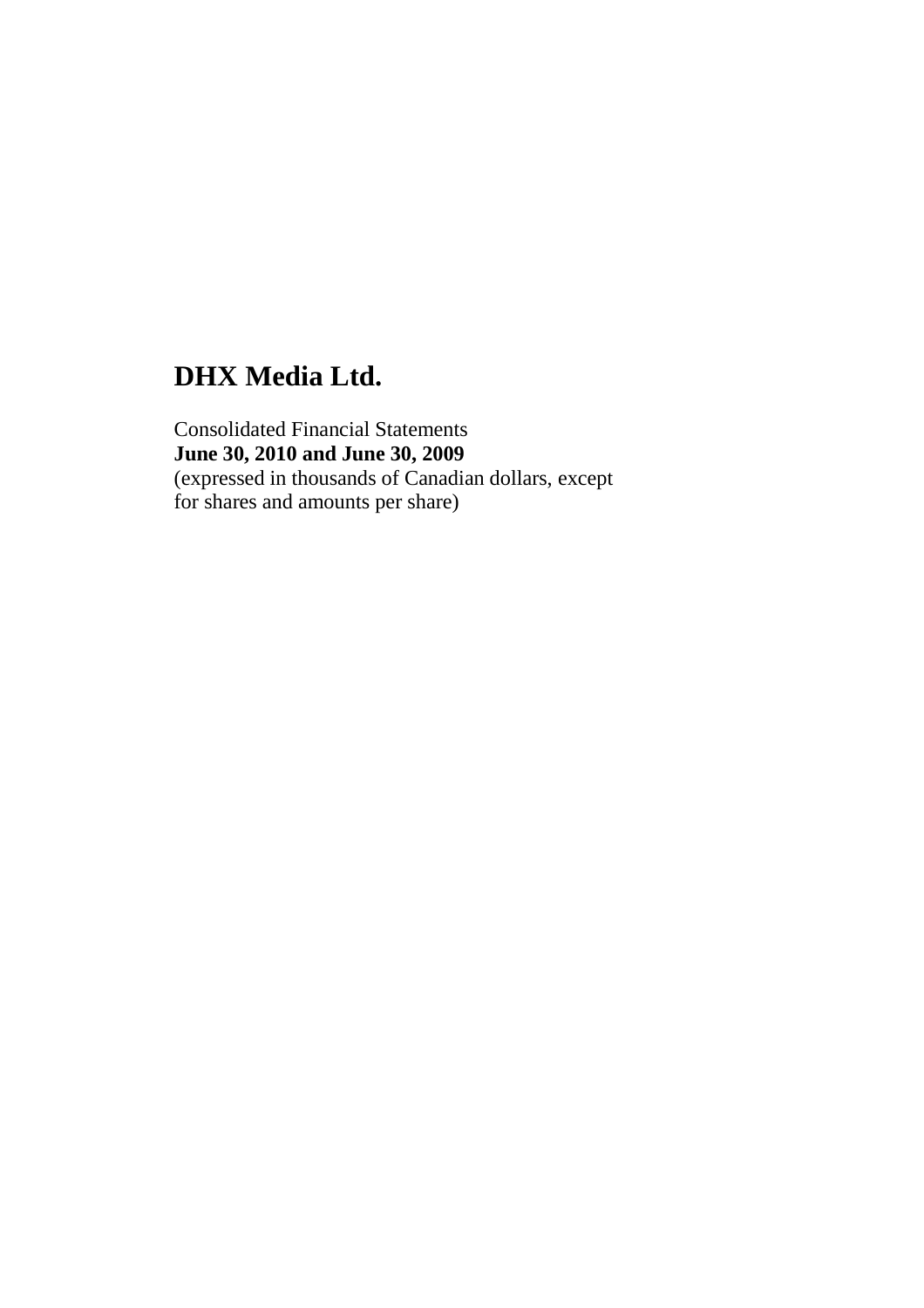September 23, 2010

### **Management's Responsibility for Financial Reporting**

The accompanying consolidated financial statements of **DHX Media Ltd.** have been prepared by the Company's management. The financial statements have been prepared in accordance with accounting principles generally accepted in Canada and contain estimates based on management's judgment. Internal control systems are maintained by management to provide reasonable assurances that assets are safeguarded and financial information is reliable.

The Board of Directors of the Company is responsible for ensuring that management fulfills its responsibilities for financial reporting and is ultimately responsible for reviewing and approving the consolidated financial statements and the accompanying management discussion and analysis. The Board carries out this responsibility through its Audit Committee.

The Audit Committee is appointed by the Board and all of its members are independent directors. It meets with the Company's management and auditors and reviews internal control and financial reporting matters to ensure that management is properly discharging its responsibilities before submitting the financial statements to the Board of Directors for approval.

PricewaterhouseCoopers LLP, appointed as the Company's auditors by the shareholders, has examined these consolidated financial statements and their report follows.

(signed) "*Michael Donovan"* (signed) *"Dana Landry"* Chief Executive Officer Chief Financial Officer Halifax, Nova Scotia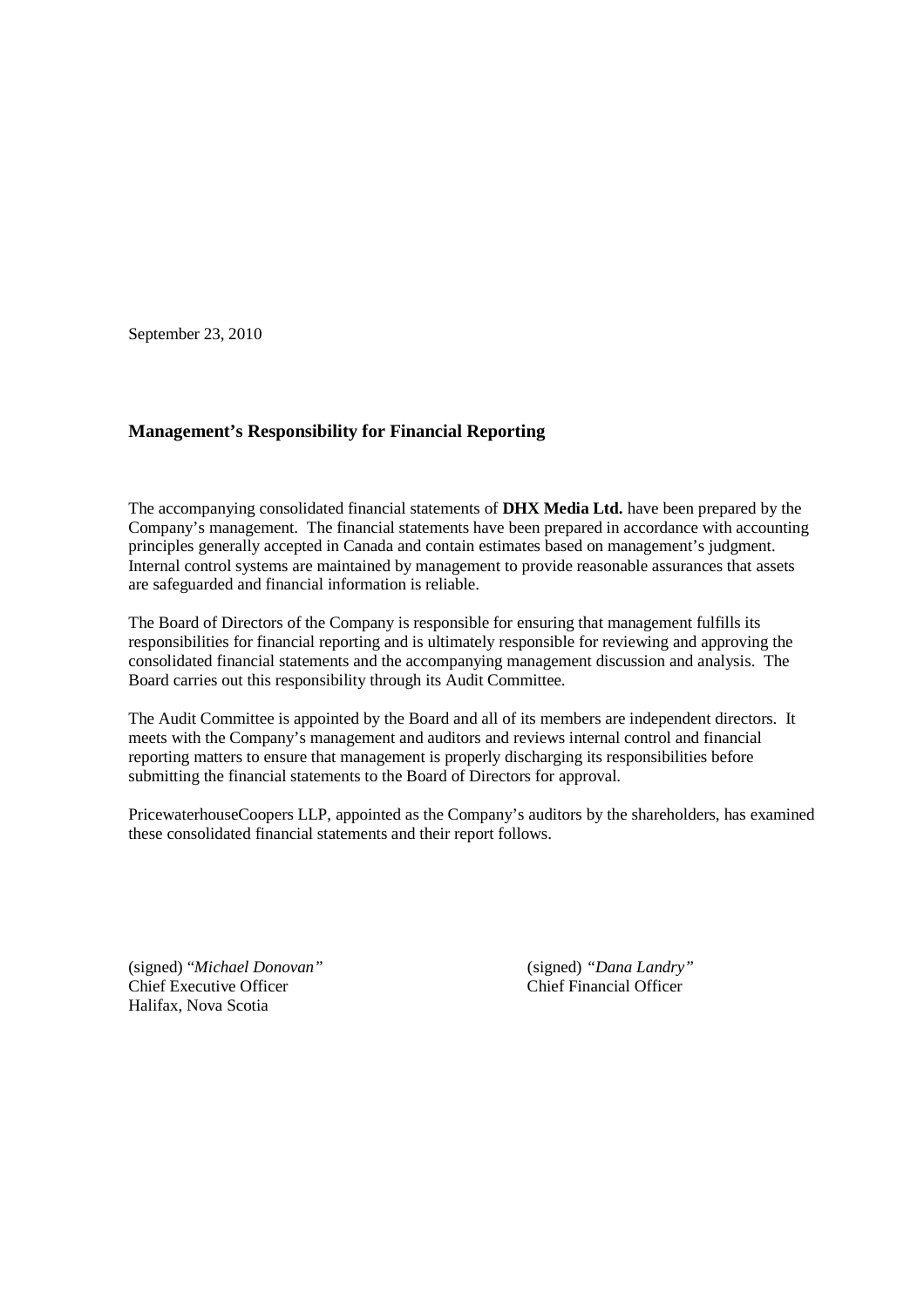# **PRICEWATERHOUSE COPERS &**

**PricewaterhouseCoopers LLP Chartered Accountants** Summit Place 1601 Lower Water Street, Suite 400 Halifax, Nova Scotia Canada B3J 3P6 Telephone +1 (902) 491 7400 Facsimile +1 (902) 422 1166

September 23, 2010

**Auditors' Report**

**To the Shareholders of DHX Media Ltd.**

We have audited the consolidated balance sheets of **DHX Media Ltd.** as at June 30, 2010 and June 30, 2009 and the consolidated statements of income (loss) and comprehensive income (loss) and deficit and cash flows for the years then ended. These financial statements are the responsibility of the Company's management. Our responsibility is to express an opinion on these financial statements based on our audits.

We conducted our audits in accordance with Canadian generally accepted auditing standards. Those standards require that we plan and perform an audit to obtain reasonable assurance whether the financial statements are free of material misstatement. An audit includes examining, on a test basis, evidence supporting the amounts and disclosures in the financial statements. An audit also includes assessing the accounting principles used and significant estimates made by management, as well as evaluating the overall financial statement presentation.

In our opinion, these consolidated financial statements present fairly, in all material respects, the financial position of the Company as at June 30, 2010 and June 30, 2009 and the results of its operations and its cash flows for the years then ended in accordance with Canadian generally accepted accounting principles.

(signed) *"PricewaterhouseCoopers LLP"*

**Chartered Accountants**

"PricewaterhouseCoopers" refers to PricewaterhouseCoopers LLP, an Ontario limited liability partnership, or, as the context requires, the PricewaterhouseCoopers global network or other member firms of the network, each of which is a separate legal entity.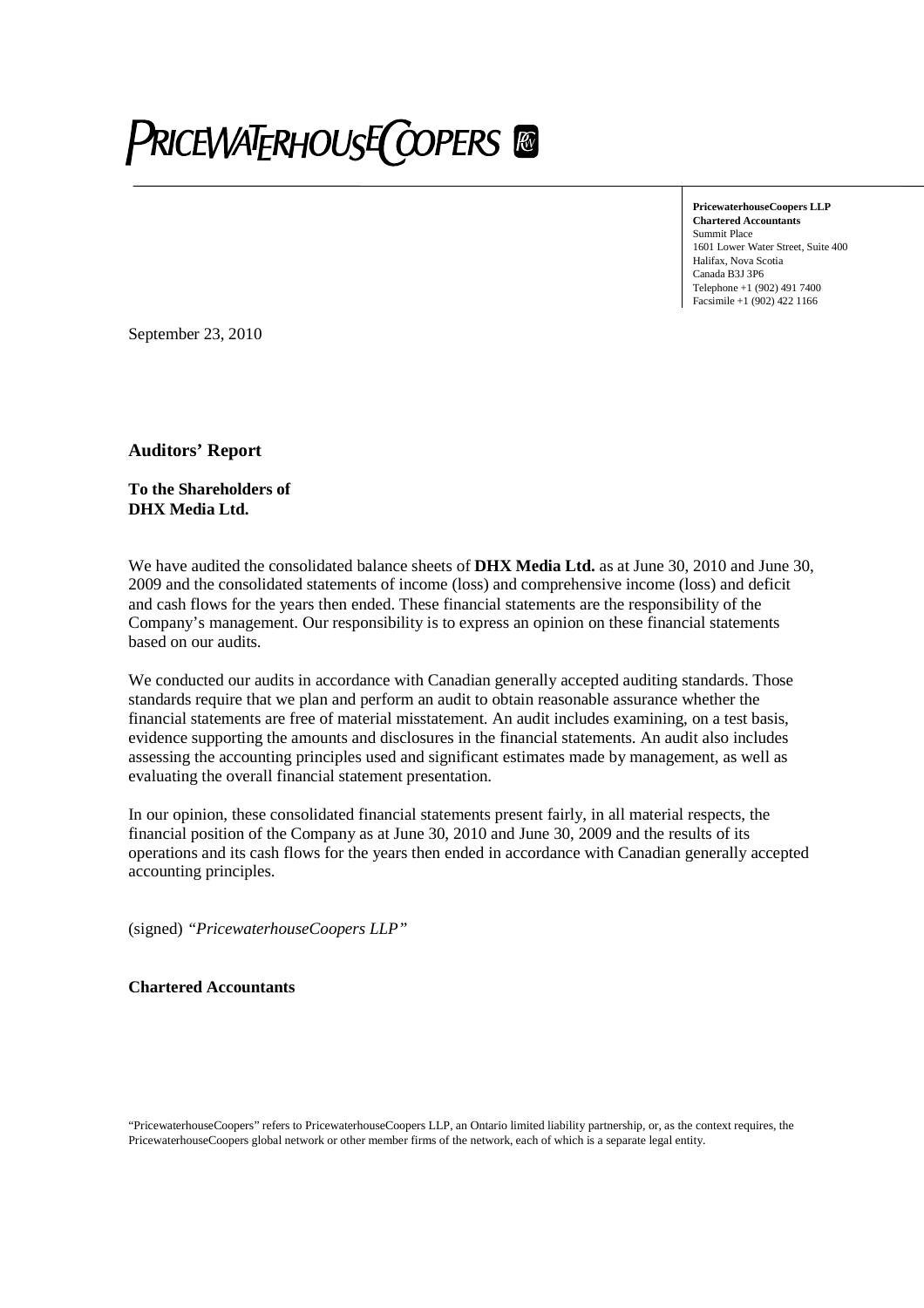### Consolidated Balance Sheets **As at June 30, 2010 and June 30, 2009**

(expressed in thousands of Canadian dollars)

|                                                                                                                                                                                                                                                                                                          | 2010                                     | 2009<br>\$                                      |
|----------------------------------------------------------------------------------------------------------------------------------------------------------------------------------------------------------------------------------------------------------------------------------------------------------|------------------------------------------|-------------------------------------------------|
| <b>Assets</b>                                                                                                                                                                                                                                                                                            |                                          |                                                 |
| <b>Current assets</b><br>Cash<br>Short-term investments (note 4)<br>Amounts receivable (note 5)<br>Prepaid expenses and deposits                                                                                                                                                                         | 15,920<br>6,098<br>54,332<br>622         | 10,806<br>272<br>72,466<br>429                  |
| Current portion of investment in film and television programs (note 6)                                                                                                                                                                                                                                   | 10,952                                   | 19,979                                          |
|                                                                                                                                                                                                                                                                                                          | 87,924                                   | 103,952                                         |
| Investment in film and television programs (note 6)<br>Restricted cash (note 7)                                                                                                                                                                                                                          | 18,940                                   | 15,848<br>8                                     |
| Investment in production companies and other equity investment (note 8)<br>Assets related to discontinued operations (note 9)<br>Property, plant and equipment (note 10)<br>Long-term investment (note $3(a)$ )<br>Intangible assets (note 11)<br>Goodwill (note 11)                                     | 3,409<br>7,545<br>330<br>4,068<br>11,088 | 2,472<br>6<br>8,243<br>2,042<br>5,144<br>11,088 |
|                                                                                                                                                                                                                                                                                                          | 133,304                                  | 148,803                                         |
| <b>Liabilities</b>                                                                                                                                                                                                                                                                                       |                                          |                                                 |
| <b>Current liabilities</b><br>Bank indebtedness (note 12)<br>Accounts payable and accrued liabilities<br>Deferred revenue<br>Liabilities related to discontinued operations (note 9)<br>Interim production financing (note 13)<br>Current portion of long-term debt and obligations under capital leases | 250<br>12,481<br>3,901<br>32,815         | 2,750<br>15,476<br>10,108<br>19<br>53,793       |
| (note 14)<br>Other liability                                                                                                                                                                                                                                                                             | 541                                      | 635<br>675                                      |
|                                                                                                                                                                                                                                                                                                          | 49,988                                   | 83,456                                          |
| Long-term debt and obligations under capital leases (note 14)<br>Future income taxes (note 17)<br>Non-controlling interest                                                                                                                                                                               | 2,623<br>514                             | 3,164<br>1,416<br>217                           |
|                                                                                                                                                                                                                                                                                                          | 53,125                                   | 88,253                                          |
| <b>Shareholders' Equity</b>                                                                                                                                                                                                                                                                              |                                          |                                                 |
| <b>Share capital and contributed surplus (note 15)</b>                                                                                                                                                                                                                                                   | 82,167                                   | 61,725                                          |
| <b>Deficit</b>                                                                                                                                                                                                                                                                                           | (1,988)                                  | (1,175)                                         |
|                                                                                                                                                                                                                                                                                                          | 80,179                                   | 60,550                                          |
|                                                                                                                                                                                                                                                                                                          | 133,304                                  | 148,803                                         |
| <b>Commitments and contingencies</b> (note 19)                                                                                                                                                                                                                                                           |                                          |                                                 |

The accompanying notes form an integral part of these financial statements.

### **Approved by the Board of Directors**

| By: (signed) "Donald Wright" | By: (signed) "Sir Graham Day" |
|------------------------------|-------------------------------|
| Director                     | Director                      |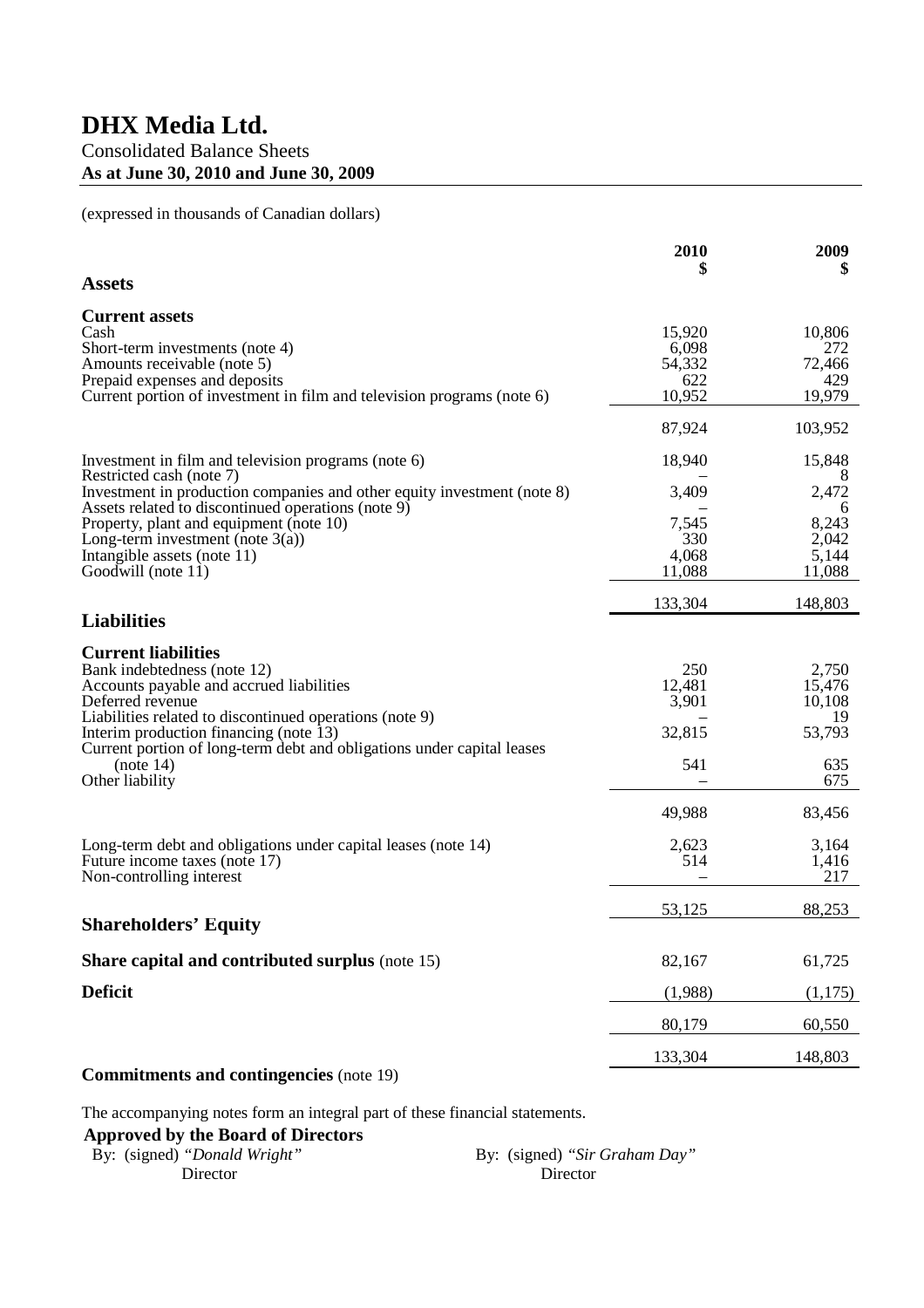Consolidated Statements of Income (loss) and Comprehensive Income (loss) and Deficit **For the years ended June 30, 2010 and June 30, 2009**

(expressed in thousands of Canadian dollars, except for shares and amounts per share)

|                                                                                                                                                                                                           | 2010                                   | 2009                                |
|-----------------------------------------------------------------------------------------------------------------------------------------------------------------------------------------------------------|----------------------------------------|-------------------------------------|
| <b>Revenues</b> (note 24)                                                                                                                                                                                 | 40,471                                 | 61,969                              |
| Direct production costs and amortization of film and television<br>produced                                                                                                                               | 24,062                                 | 39,791                              |
|                                                                                                                                                                                                           | 16,409                                 | 22,178                              |
| <b>Operating expenses</b><br>Amortization of acquired library<br>Impairment in value of certain investment in film and television programs<br>Development expenses<br>Selling, general and administrative | 897<br>557<br>449<br>12,984            | 736<br>494<br>425<br>13,787         |
|                                                                                                                                                                                                           | 14,887                                 | 15,442                              |
| Income before the following                                                                                                                                                                               | 1,522                                  | 6,736                               |
| Amortization of property, plant and equipment and intangibles<br>Costs associated with abandoned transactions<br>Equity loss (note 8)                                                                     | 2,274<br>40                            | 2,323<br>1,360                      |
| Gain on restructuring of investment (note $3(a)$ )<br>Foreign exchange (gain) loss<br>Interest expense<br>Interest income<br>Loss (income) from strategic investments<br>Loss non-controlling interest    | (348)<br>587<br>291<br>(68)<br>47<br>3 | (409)<br>363<br>(26)<br>(122)<br>29 |
| Income (loss) before income taxes                                                                                                                                                                         | (1, 304)                               | 3,218                               |
| Provision for (recovery of) income taxes (note 17)<br>Large corporation taxes<br>Current income taxes<br>Future income taxes                                                                              | 60<br>(154)<br>(397)                   | 95<br>745<br>535                    |
|                                                                                                                                                                                                           | (491)                                  | 1,375                               |
| Net income (loss) for the years before discontinued operations                                                                                                                                            | (813)                                  | 1,843                               |
| <b>Discontinued operations, net of income tax</b> (note 9)                                                                                                                                                |                                        | (1, 468)                            |
| Net income (loss) and comprehensive income (loss) for the years                                                                                                                                           | (813)                                  | 375                                 |
| Deficit – Beginning of years                                                                                                                                                                              | (1,175)                                | (1,550)                             |
| Deficit – End of years                                                                                                                                                                                    | (1,988)                                | (1,175)                             |
| Basic earnings (loss) before discontinued operations per common<br>share (note $21$ )                                                                                                                     | (0.02)                                 | 0.04                                |
| Diluted earnings (loss) before discontinued operations per common<br>share (note $21$ )                                                                                                                   | (0.02)                                 | 0.04                                |
| <b>Basic earnings (loss) per common share (note 21)</b>                                                                                                                                                   | (0.02)                                 | 0.01                                |
| <b>Diluted earnings (loss) per common share (note 21)</b>                                                                                                                                                 | (0.02)                                 | 0.01                                |

The accompanying notes form an integral part of these financial statements.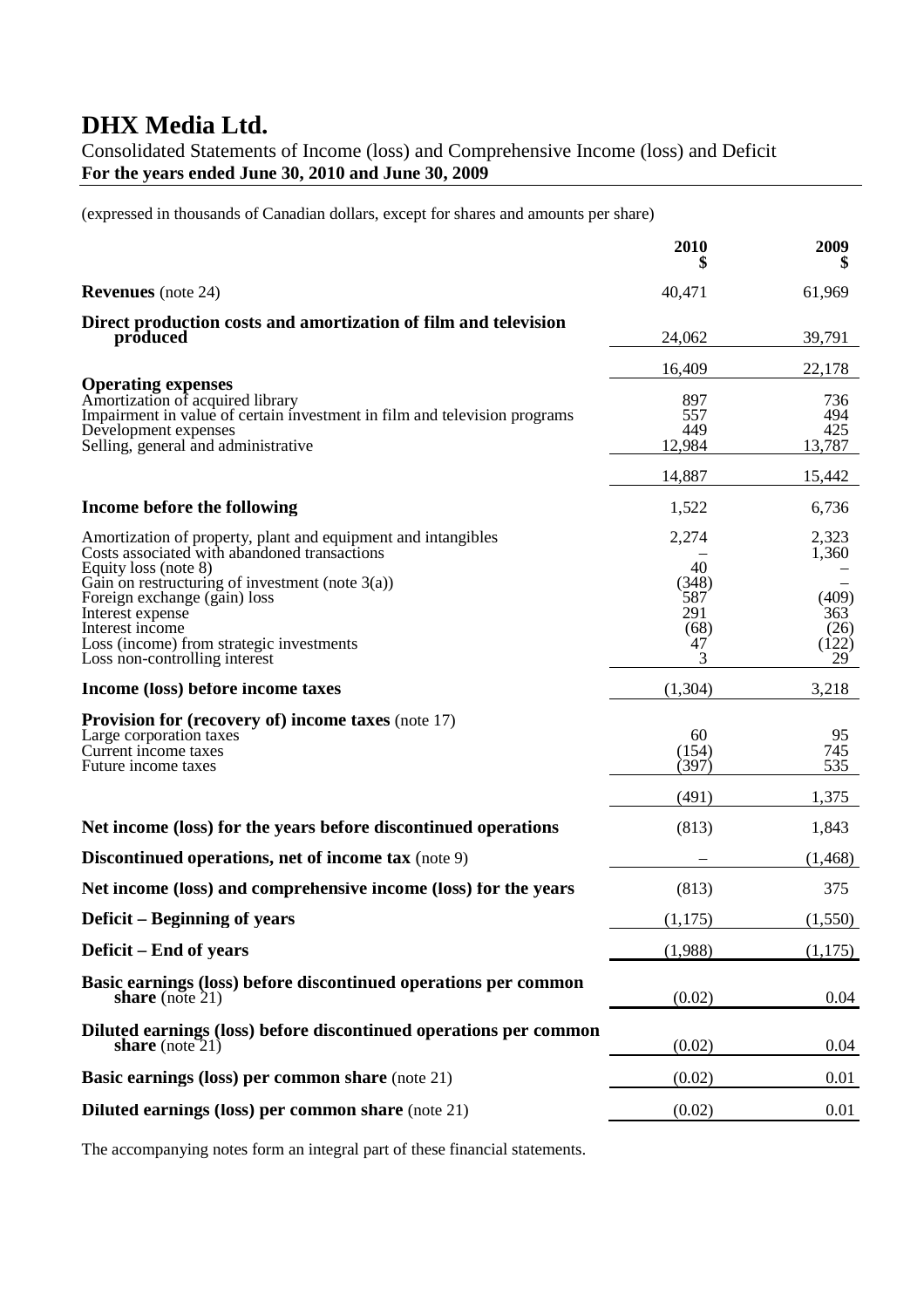### Consolidated Statements of Cash Flows **For the years ended June 30, 2010 and June 30, 2009**

(expressed in thousands of Canadian dollars, except for shares and amounts per share)

|                                                                                                | 2010          | 2009<br>\$     |
|------------------------------------------------------------------------------------------------|---------------|----------------|
| Cash provided by (used in)                                                                     |               |                |
| <b>Operating activities</b>                                                                    |               |                |
| Net income (loss) for the years                                                                | (813)         | 375            |
| Discontinued operations, net of income tax                                                     |               | 1,468          |
| Charges (credits) to income not involving cash                                                 |               |                |
| Amortization of film and television programs<br>Amortization of acquired library               | 17,867<br>897 | 37,427<br>736  |
| Amortization of property, plant and equipment                                                  | 1,198         | 1,049          |
| Amortization of intangible assets                                                              | 1,076         | 1,274          |
| Unrealized foreign exchange loss (gain)                                                        | 436           | (688)          |
| Impairment in value of certain investment in film and television programs                      | 557           | 494            |
| <b>Equity</b> loss                                                                             | 40<br>(348)   |                |
| Gain on restructuring of investment<br>Unrealized gain on short-term investments               | (12)          | (42)           |
| Loss (gain) on disposal of short-term investments                                              | 44            | (55)           |
| Stock-based compensation                                                                       | 731           | 999            |
| Interest on promissory notes                                                                   | 9             | 13             |
| Non-controlling interest                                                                       | 3             | 29             |
| Provision for (recovery of) future income taxes                                                | (397)         | 535            |
|                                                                                                | 21,288        | 43,614         |
| Net investment in film and television programs                                                 | (13, 386)     | (24, 331)      |
| Net change in non-cash working capital balances related to operations (note 22)                | 8,481         | (18,240)       |
| Cash provided by operating activities – continuing operations                                  | 16,383        | 1,043          |
| Cash used in operating activities – discontinued operations                                    | (13)          | (257)          |
| Cash provided by (used in) operating activities                                                | 16,370        | 786            |
| <b>Financing activities</b>                                                                    |               |                |
| Proceeds from issuance of common shares and warrants, net of issuance costs                    | 18,921        |                |
| Proceeds from repayment of employee share purchase loan                                        | 2<br>(116)    | (84)           |
| Common shares repurchased and cancelled<br>Proceeds from (repayment of) bank indebtedness      | (2,500)       | 80             |
| Proceeds from (repayment of) interim production financing                                      | (20, 978)     | 6,303          |
| Proceeds from long-term debt                                                                   |               | 401            |
| Repayment of long-term debt                                                                    | (635)         | (1,358)        |
| Repayment of other liabilities                                                                 | (675)         | (295)          |
| Cash provided by (used in) financing activities – continuing operations                        | (5,981)       | 5,047          |
| Cash used in financing activities – discontinued operations                                    |               | (60)           |
| Cash provided by (used in) financing activities                                                | (5,981)       | 4,987          |
| <b>Investing activities</b>                                                                    |               |                |
| Business acquisitions                                                                          |               | (1,375)        |
| Acquisitions of short-term investments                                                         | (6,086)       | (265)          |
| Proceeds on disposal of short-term investments<br>Acquisition of property, plant and equipment | 228<br>(500)  | 376<br>(1,322) |
| Net cash advances (to) from investees                                                          | 1,083         | (1,237)        |
| Decrease in long-term investment                                                               |               | 30             |
| Cash provided by (used in) investing activities                                                | (5,275)       | (3,793)        |
| Net change in cash during the years                                                            | 5,114         | 1,980          |
| <b>Cash – Beginning of years</b>                                                               | 10,806        | 8,826          |
| Cash – End of years                                                                            | 15,920        | 10,806         |
|                                                                                                |               |                |

The accompanying notes form an integral part of these financial statements.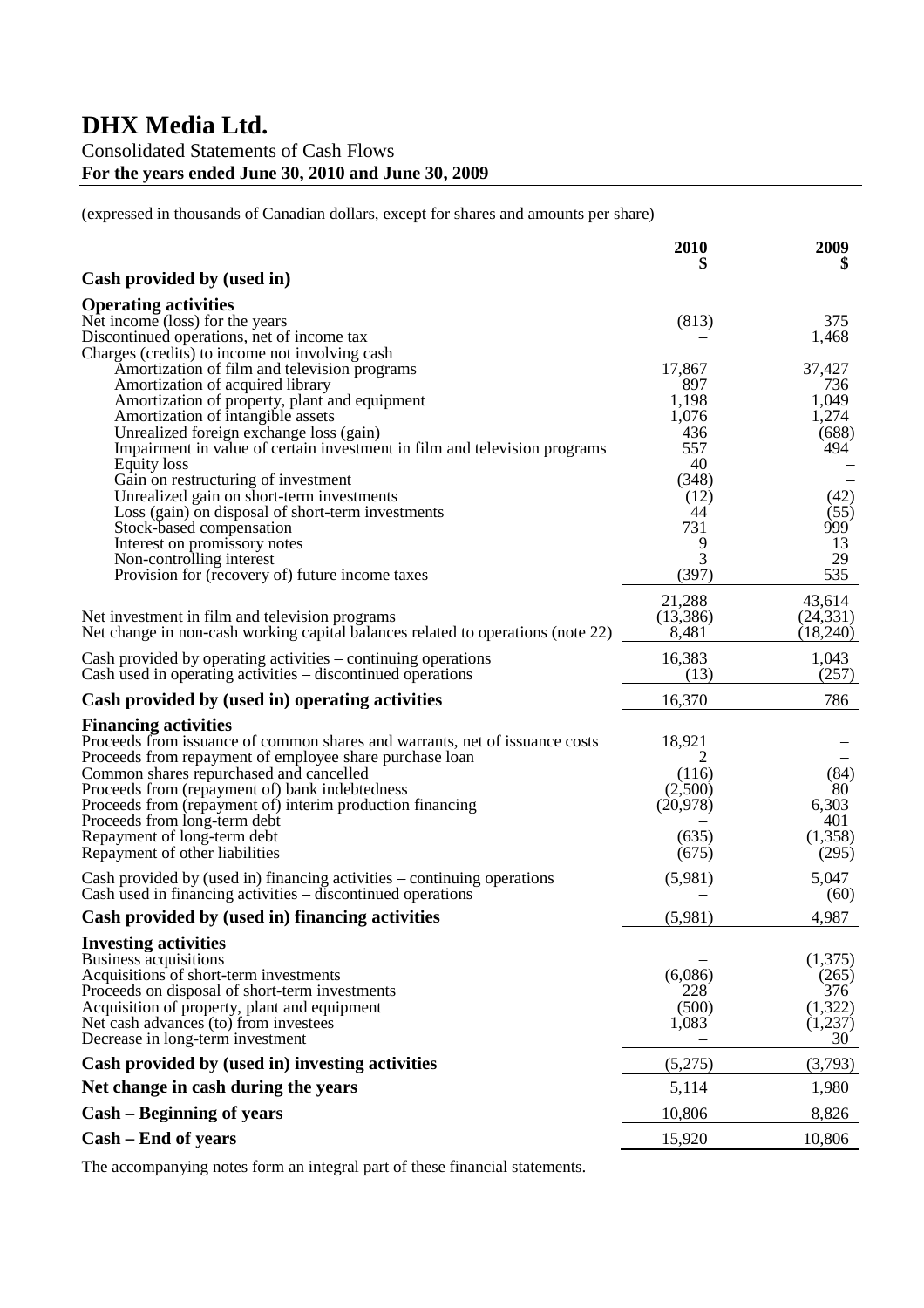(expressed in thousands of Canadian dollars, except for shares and amounts per share)

### **1 Nature of the business and significant accounting policies**

DHX Media Ltd. (the "Company") is a public company whose common shares are traded on the Toronto Stock Exchange (TSX), admitted on May 19, 2006 (symbol DHX). The Company, incorporated on February 12, 2004 under the laws of the Province of Nova Scotia, Canada, and continued on April 25, 2006 under the Canada Business Corporation Act, develops, produces and distributes films and television programs for the domestic and international markets. The address of the Company's head office is 1478 Queen Street, Halifax, Nova Scotia, Canada, B3J 2H7.

These consolidated financial statements have been prepared in accordance with Canadian generally accepted accounting principles.

### **Principles of consolidation**

The consolidated financial statements include the accounts of DHX Media Ltd. and all of its subsidiaries and all variable interest entities for which it is the primary beneficiary with provision for minority interests, and its proportionate share of assets, liabilities, revenues and expenses for jointly controlled operations. Investments in entities over which the Company has significant influence are accounted for using the equity method. Intercompany accounts and transactions among consolidated companies have been eliminated upon consolidation.

### **Revenue recognition**

Revenue from the licensing of film and television programs is recognized when:

- (a) the Company has persuasive evidence of a contractual arrangement;
- (b) the production has been completed;
- (c) the contractual delivery arrangements have been satisfied;
- (d) the licensing period has commenced;
- (e) the fee is fixed or determinable; and
- (f) collectibility of proceeds is reasonably assured.

Cash payments received or advances currently due pursuant to a broadcast license or distribution arrangement are recorded as deferred revenue until all of the foregoing conditions of revenue recognition have been met. Revenues from production services for third parties and new media revenue on the Company's proprietary productions are recognized on a percentage-of-completion basis. Percentage-of-completion is based upon the proportion of costs incurred in the current period to total expected costs. Royalty revenue is accrued for royalty streams the Company has a history of receiving revenue on and is recognized in periods in accordance with statements received from third party agents and/or based on historical experience. Associated production costs are charged against earnings as the revenue is recognized. A provision is made for the entire amount of future estimated losses, if any, on production-in-progress.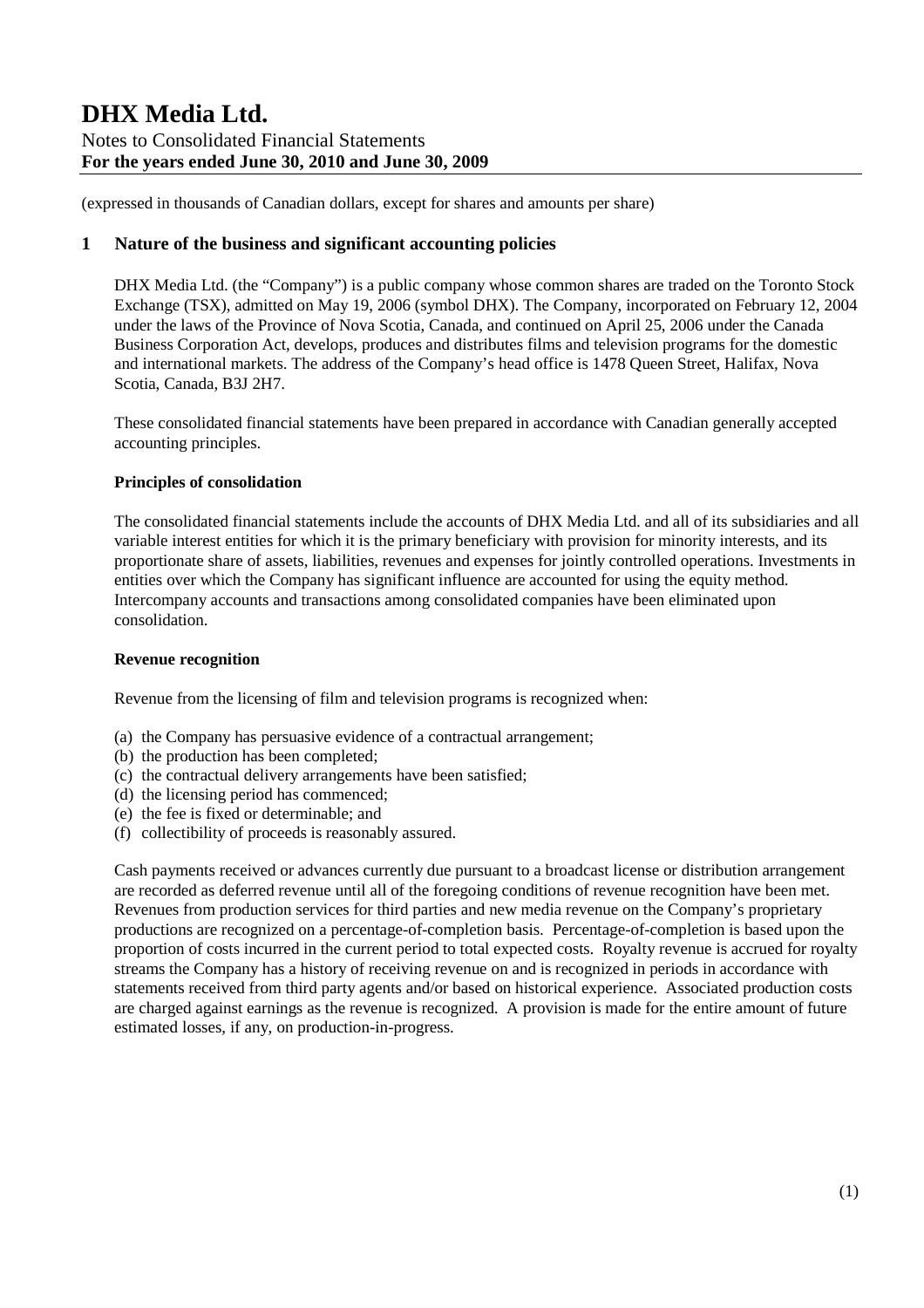(expressed in thousands of Canadian dollars, except for shares and amounts per share)

### **1 Nature of the business and significant accounting policies** (continued)

### **Investment in film and television programs**

Investment in film and television programs represents the unamortized costs of film and television programs which have been produced by the Company or for which the Company has acquired distribution rights and the Company's right to participate in certain future cash flows of film and television programs produced and distributed by other unrelated parties ("Acquired Participation Rights"). Investment in film and television programs also includes acquired film and television libraries or properties that are in production.

Costs of acquiring and producing film and television programs are capitalized, net of federal and provincial program contributions earned, and amortized using the individual film forecast method, whereby capitalized costs are amortized and ultimate participation costs are accrued in the proportion that current revenue bears to management's estimate of ultimate revenue expected to be recognized from the exploitation, exhibition or licensing of the film or television program. For film and television programs produced by the Company, capitalized costs include all direct production and financing costs incurred during production that are expected to benefit future periods. Financing costs are capitalized to the costs of a film or television program until the film or television program is complete. Capitalized production costs do not include administrative and general expenses, or charges for losses on properties sold or abandoned. For episodic television series, until estimates of secondary market revenue can be established, capitalized costs for each episode produced are limited to the amount of revenue contracted for each episode. Costs in excess of this limitation are expensed as incurred on an episode-by-episode basis. Production financing provided by third parties that acquire substantive equity participation is recorded as a reduction of the cost of the production. Acquired participation costs are recognized initially at the amounts paid or the fair value of amounts due to the counterparty.

For films other than episodic television series and acquired libraries, ultimate revenue includes estimates over a period not to exceed ten years following the date of initial release. For episodic television series, ultimate revenue includes estimates of revenue over a period not to exceed ten years from the date of delivery of the first episode or, if still in production, five years from the date of delivery of the most recent episode, if later. For acquired film and television libraries previously released, ultimate revenue includes estimates of revenue over a period not to exceed twenty years from the date of acquisition.

Ultimate revenue estimates are prepared on a title-by-title basis and are reviewed periodically based on current market conditions. For film, ultimate revenue estimates include box office receipts, sale of videocassettes, and DVDs, licensing of television broadcast rights and licensing of other ancillary film rights to third parties. For television programs, ultimate revenue estimates include licensed rights to broadcast television programs in development and rights to renew licenses for episodic television programs in subsequent seasons. Ultimate revenue includes estimates of secondary market revenue for produced episodes only when the Company can demonstrate through its experience or industry norms that the number of episodes already produced, plus those for which a firm commitment exists and the Company expects to deliver, can be licensed successfully in the secondary market. Ultimate estimates of future revenue involve measurement uncertainty and it is therefore possible that reductions in the carrying value of investment in film and television programs may be required as a consequence of changes in management's future revenue estimates.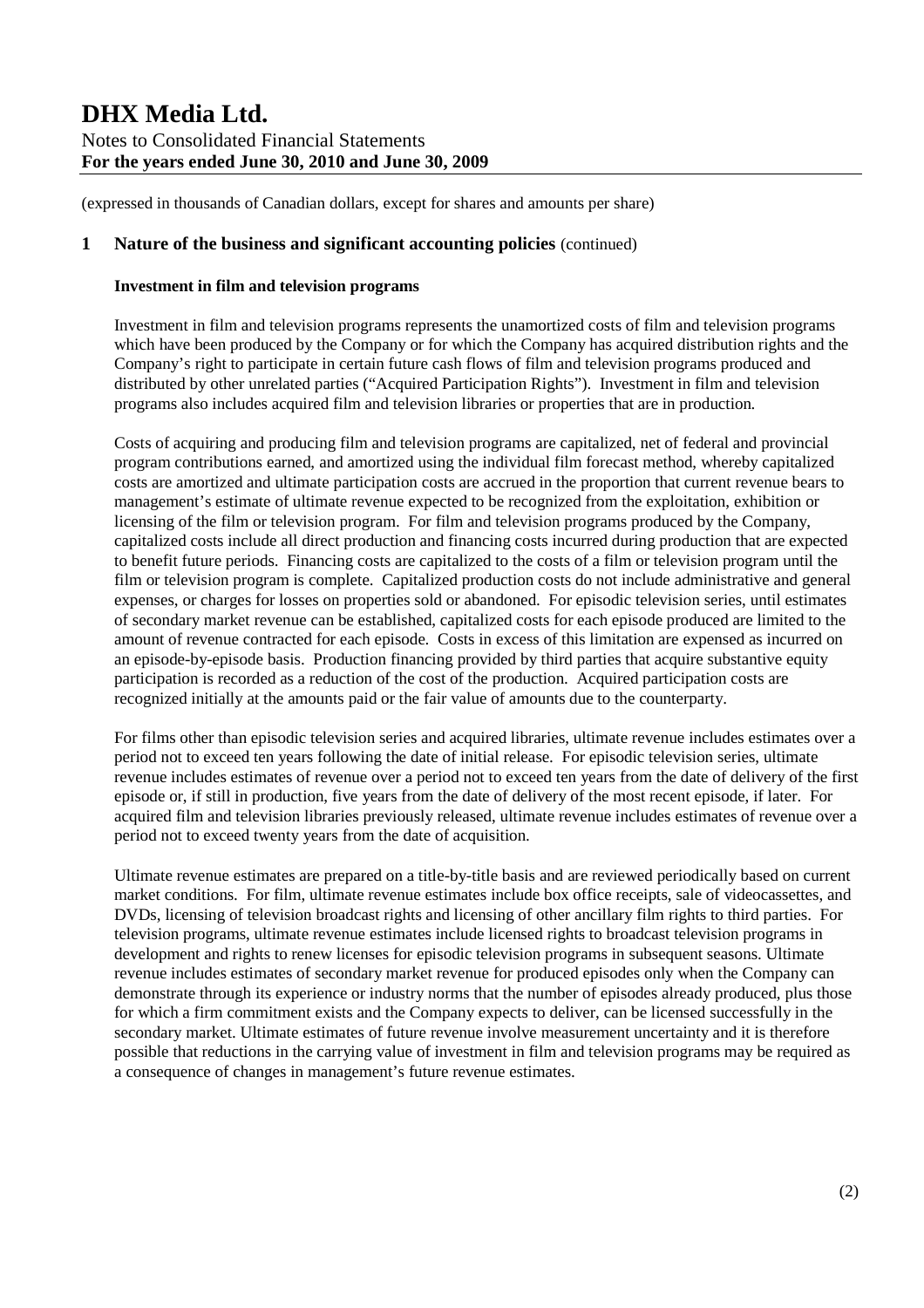(expressed in thousands of Canadian dollars, except for shares and amounts per share)

### **1 Nature of the business and significant accounting policies** (continued)

### **Investment in film and television programs** (continued)

The valuation of investment in film and television programs (including Acquired Participation Rights), is reviewed on a title-by-title basis when an event or change in circumstances indicates that the fair value of a film or television program or the acquired participation right is less than its unamortized cost. The fair value of the film or television program is determined using management's estimates of future revenues and costs under a discounted cash flow approach. A write-down is recorded equivalent to the amount by which the unamortized costs exceed the estimated fair value of the film or television program or acquired participation right.

#### **Development costs**

Development costs include costs of acquiring film rights to books, stage plays or original screenplays and costs to adapt such projects. Such costs are capitalized and, upon commencement of production, are added to investment in film and television programs or film and television programs in progress. Advances or contributions received from third parties to assist in development are deducted from these costs. Projects in development are written off as development expenses at the earlier of the date determined not to be recoverable or when projects under development are abandoned, or three years from the date of the initial investment, if there have been no active developments within the last year.

### **Property, plant and equipment**

Property, plant and equipment are carried at cost, including capitalized interest on major projects, less accumulated amortization. Amortization is provided, commencing when the asset is placed into service, over the estimated useful life of the asset, using the following annual rates and methods:

| <b>Building</b>                         | 4% by declining balance                                    |
|-----------------------------------------|------------------------------------------------------------|
| Furniture, fixtures and other equipment | 20% by declining balance                                   |
| Computer equipment                      | 30% by declining balance                                   |
| Post-production equipment               | 30% by declining balance                                   |
| Computer software                       | 2 years straight-line                                      |
| Website design                          | 2 years straight-line                                      |
| Leasehold improvements                  | 5 years straight-line and straight-line over term of lease |

#### **Intangible assets**

Intangible assets are carried at cost, including amounts of purchase price allocations upon acquisitions. Amortization is provided over the estimated useful life of the assets, using the following annual rates and methods:

| Production backlog                               | 2 to 3 years straight-line  |
|--------------------------------------------------|-----------------------------|
| Broadcaster relationships                        | 7 to 10 years straight-line |
| Customer distributor and franchise relationships | 10 years straight-line      |
| Non-compete contracts and brand                  | 3 to 9 years straight-line  |
| Production software                              | 5 years straight-line       |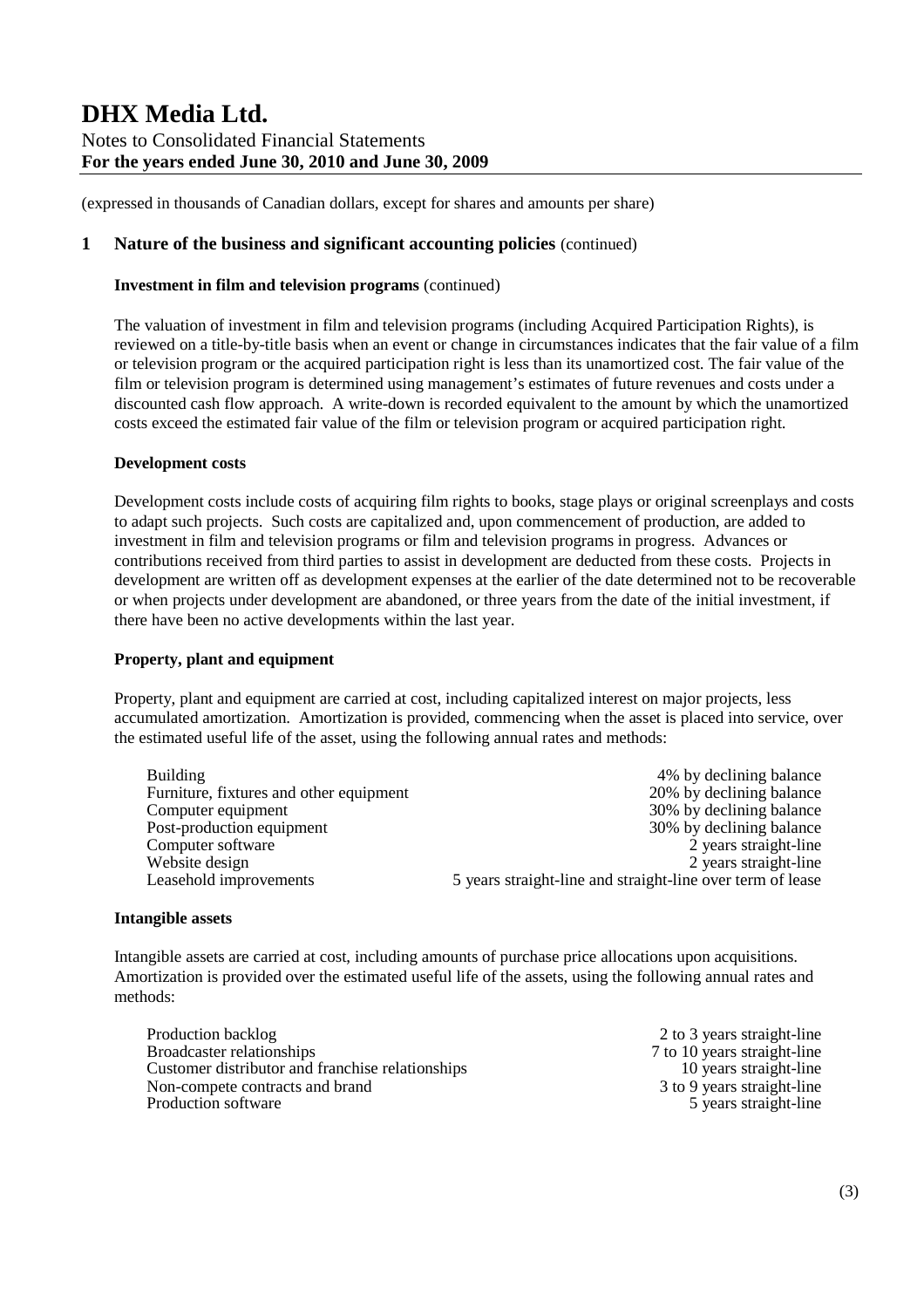(expressed in thousands of Canadian dollars, except for shares and amounts per share)

### **1 Nature of the business and significant accounting policies** (continued)

### **Government financing and assistance**

The Company has access to several government programs, including tax credits that are designed to assist film and television production and distribution in Canada. Amounts received or receivable in respect of production assistance are recorded as a reduction of the production costs of the applicable production. Government assistance with respect to distribution rights is recorded as a reduction of investment in film and television programs. Government assistance towards current expenses is recorded as a reduction of the applicable expense item.

### **Impairment of long-lived assets**

Long-lived assets are subject to recoverability test, whenever events or changes in circumstances indicate that carrying amounts may not be recoverable. Any impairment would be recognized as an expense in the period of impairment.

### **Income taxes**

Future income taxes are provided for using the liability method whereby future income taxes are recognized for the expected future income tax consequences of all significant temporary differences between the tax and financial statement bases of assets and liabilities.

Future income tax assets are recognized only to the extent that, in the opinion of management, it is more likely than not that the future income tax assets will be realized. Future income tax assets and liabilities are adjusted for the effects of changes in tax laws and rates on the date of the enactment or substantive enactment.

### **Foreign currency**

Monetary assets and liabilities denominated in currencies other than Canadian dollars are translated at exchange rates in effect at the balance sheet date. Revenue and expense items are translated at average rates of exchange for the year. Translation gains or losses are included in the determination of earnings.

#### **Earnings (loss) per share**

Earnings (loss) per share basic and fully diluted are computed based on the weighted average number of common shares outstanding during the year. Diluted loss per share does not include the potential exercise of the employee stock options, the put options and warrants where to do so would be anti-dilutive for the periods presented.

### **Goodwill**

Goodwill represents the cost of acquired businesses in excess of the fair value of net identifiable assets acquired. Goodwill is not subject to amortization and is tested for impairment annually or more frequently if events or circumstances indicate that the asset might be impaired. Impairment is tested by comparing the fair value of goodwill assigned to a particular reporting unit to its carrying value.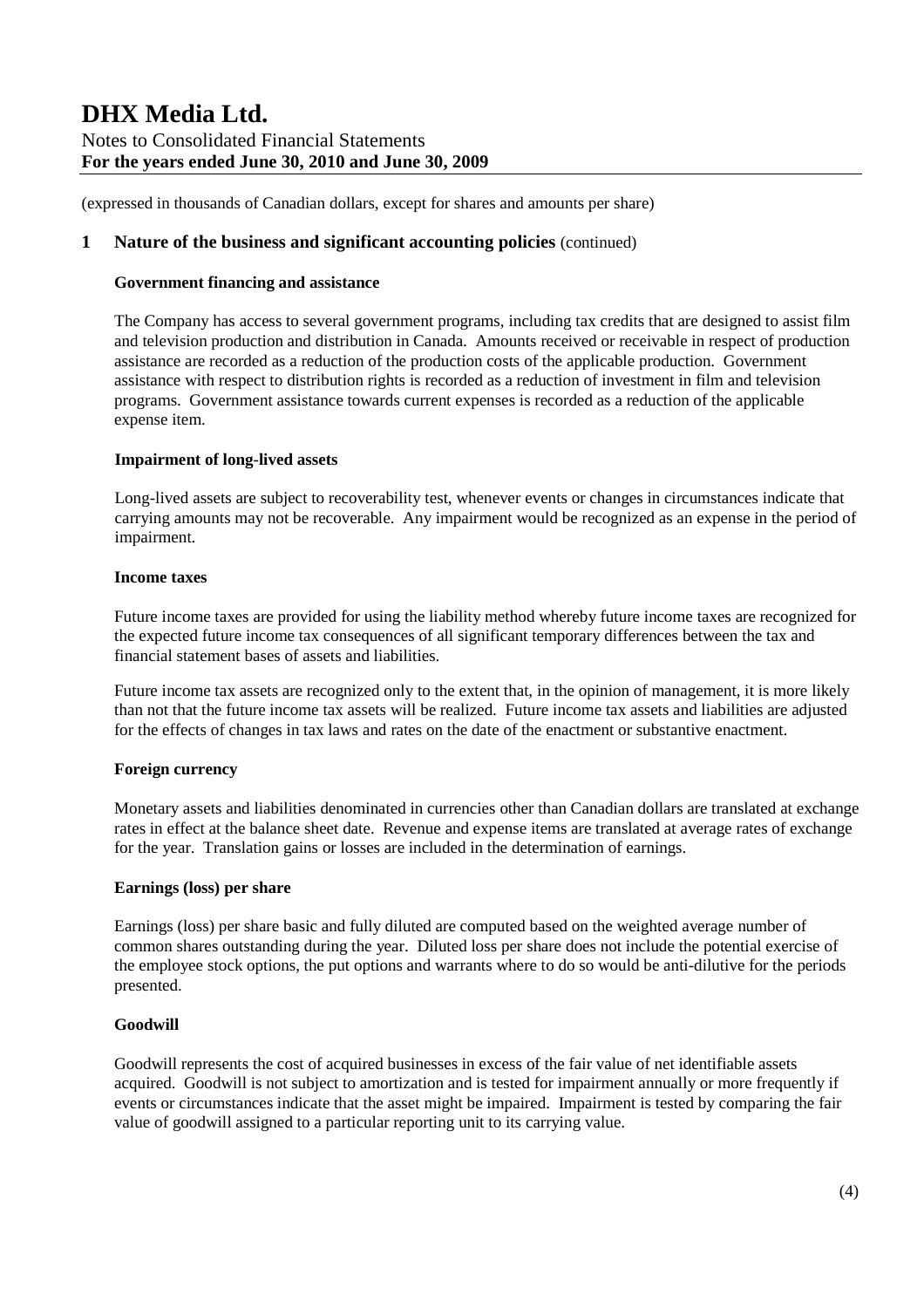(expressed in thousands of Canadian dollars, except for shares and amounts per share)

### **1 Nature of the business and significant accounting policies** (continued)

### **Management estimates**

The presentation of financial statements in conformity with Canadian generally accepted accounting principles ("Canadian GAAP") requires management to make estimates and assumptions that affect the reported amount of assets and liabilities and disclosure of contingent liabilities at the date of the financial statements and the reported amounts of revenue and expenses during the reported period. Actual results could differ from those reported.

#### **Stock-based compensation**

The estimated fair value of all stock options granted to employees and consultants are recorded in operations or production costs, as applicable over their vesting periods. The fair value of options is estimated using the Black Scholes option pricing model that takes into account, as of the grant date, the exercise price, the expected life of the option, the current price of the underlying stock and its expected volatility, expected dividends on the stock, and the risk-free interest rate over the expected life of the option. The resulting estimated fair value of the options is expensed on a straight-line basis over their vesting periods. Cash consideration received from employees when options are exercised and the value of options accumulated in contributed surplus are credited to share capital. Stock-based compensation also includes awards of common shares to certain employees of the company related to the achievement of certain financial benchmarks.

### **Financial instruments**

Financial instruments, including derivatives, are recorded at fair value on initial recognition except for certain related party transactions. Subsequent measurement depends on the classification of the instrument and is either at fair value or, in limited circumstances when fair value may not be considered most relevant, at cost or amortized cost. Financial instruments intended to be held-to-maturity are recorded at amortized cost.

### **Comprehensive income**

The Company records in other comprehensive income ("OCI") temporary unrealized gains and losses resulting from changes in fair value of certain financial instruments outside the net income. The Company has the following classification for financial assets and financial liabilities:

- Cash, restricted cash and short-term investments are classified as held-for-trading and recorded at fair market value. Changes in fair market value for the year are recorded in net earnings.
- Bank indebtedness, interim production financing, accounts payable and accrued liabilities, long-term debt, and obligations under capital lease and other liability are classified as other financial liabilities. After their initial fair market value measurement, they are measured at amortized cost using the effective interest method.
- Amounts receivable are classified as loans and receivables. After their initial fair market value measurement, they are measured at amortized cost using the effective interest method.
- Long-term investment is classified as available-for-sale. As there is no active market for this investment, it is measured at cost. The Company has elected to include transaction costs in the determination of cost for available-for-sale assets.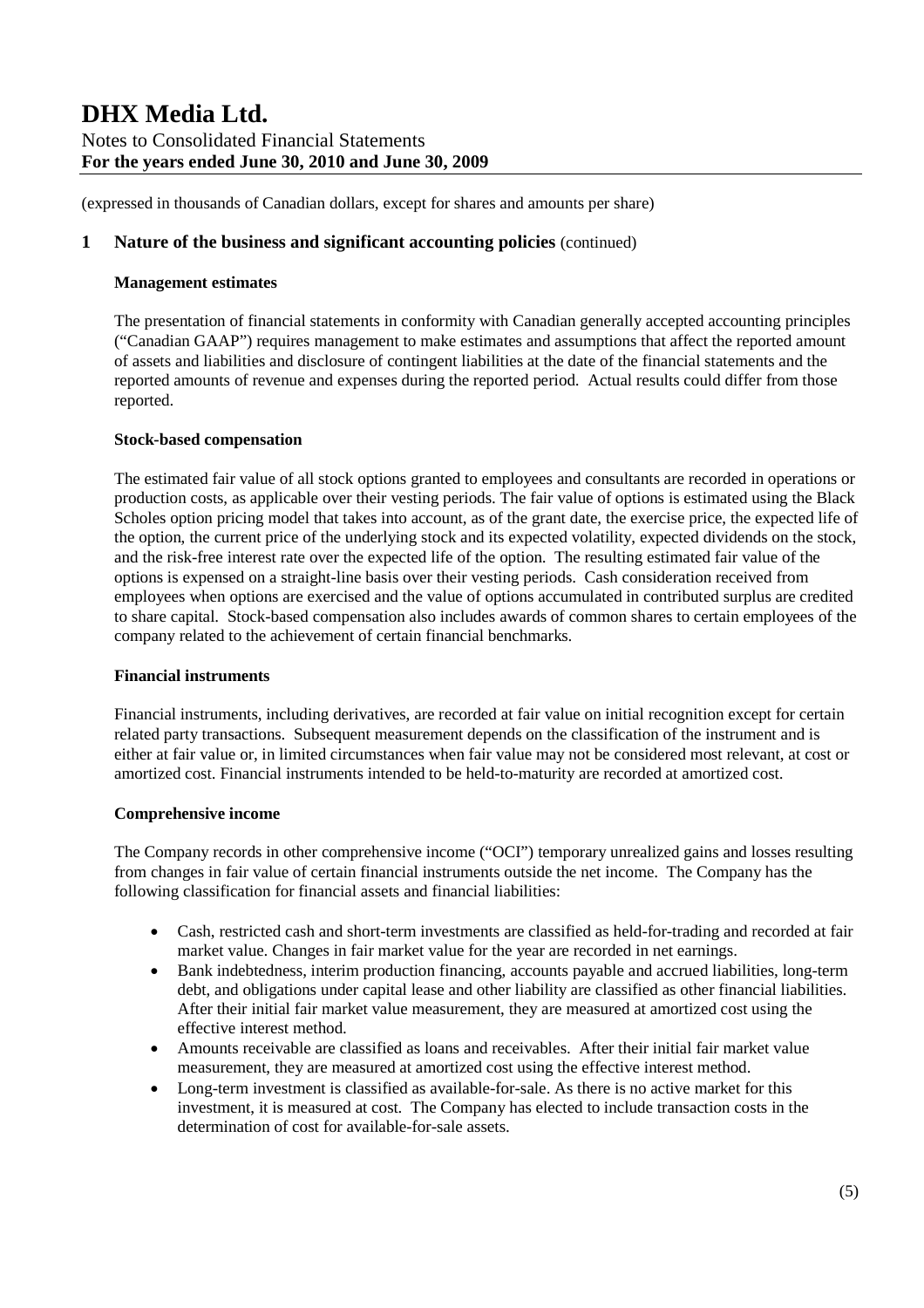(expressed in thousands of Canadian dollars, except for shares and amounts per share)

### **1 Nature of the business and significant accounting policies** (continued)

#### **Variable interest entities**

A variable interest entity (''VIE'') is an entity that either does not have sufficient equity at risk to finance its activities without subordinated financial support or wherein the equity investors lack the characteristic of a controlling financial interest. VIEs are subject to consolidation by the Company if the Company is deemed the primary beneficiary of the VIE. The primary beneficiary is the party that is either exposed to a majority of the expected losses from the VIE's activities or is entitled to receive a majority of the VIE's residual returns or both.

### **Production arrangements**

In the normal course of business, the Company enters into production arrangements with third party production, distribution companies and broadcasters related to the production of television series or feature films. The wholly-owned production companies in which these production activities are undertaken, are VIEs as they do not have sufficient equity at risk to finance their activities. The Company has variable interests in certain entities but in certain companies, it is not exposed to the majority of the expected losses and, therefore, does not consolidate these companies. The Company accounts for these entities using the equity method (note 8).

### **2 Changes in accounting policies and future accounting standard changes**

### **a) Changes in accounting policies**

### **Goodwill and intangible assets and financial instruments**

#### *Goodwill and Intangible Assets*

On July 1, 2009, the Company adopted CICA Handbook Section 3064, "Goodwill and Intangible Assets" replacing Section 3062, "Goodwill and Other Intangible Assets" and Section 3450 "Research and Development Costs". The section establishes revised standards for recognition, measurement, presentation and disclosure of goodwill and intangible assets. The provisions relating to the definition and initial recognition of intangible assets, including internally generated intangible assets, are aligned with International Accounting Standard ("IAS") 38, "Intangible Assets". Recommended disclosures from this section have been included in note 11 to these financial statements. The adoption of this section had no impact on the Company's consolidated financial position or results of operations.

#### *Financial Instruments*

In June 2009, the Accounting Standards Board ("AcSB") issued amendments to Section 3862, "Financial Instruments – Disclosures", to require enhanced disclosures about the relative reliability of the data, or "inputs", that an entity uses in measuring the fair values of its financial instruments. The new requirements are effective for annual financial statements for fiscal years ending after September 30, 2009. The additional disclosures have been included in note 18.

The Company has applied these standards without restatement of prior years.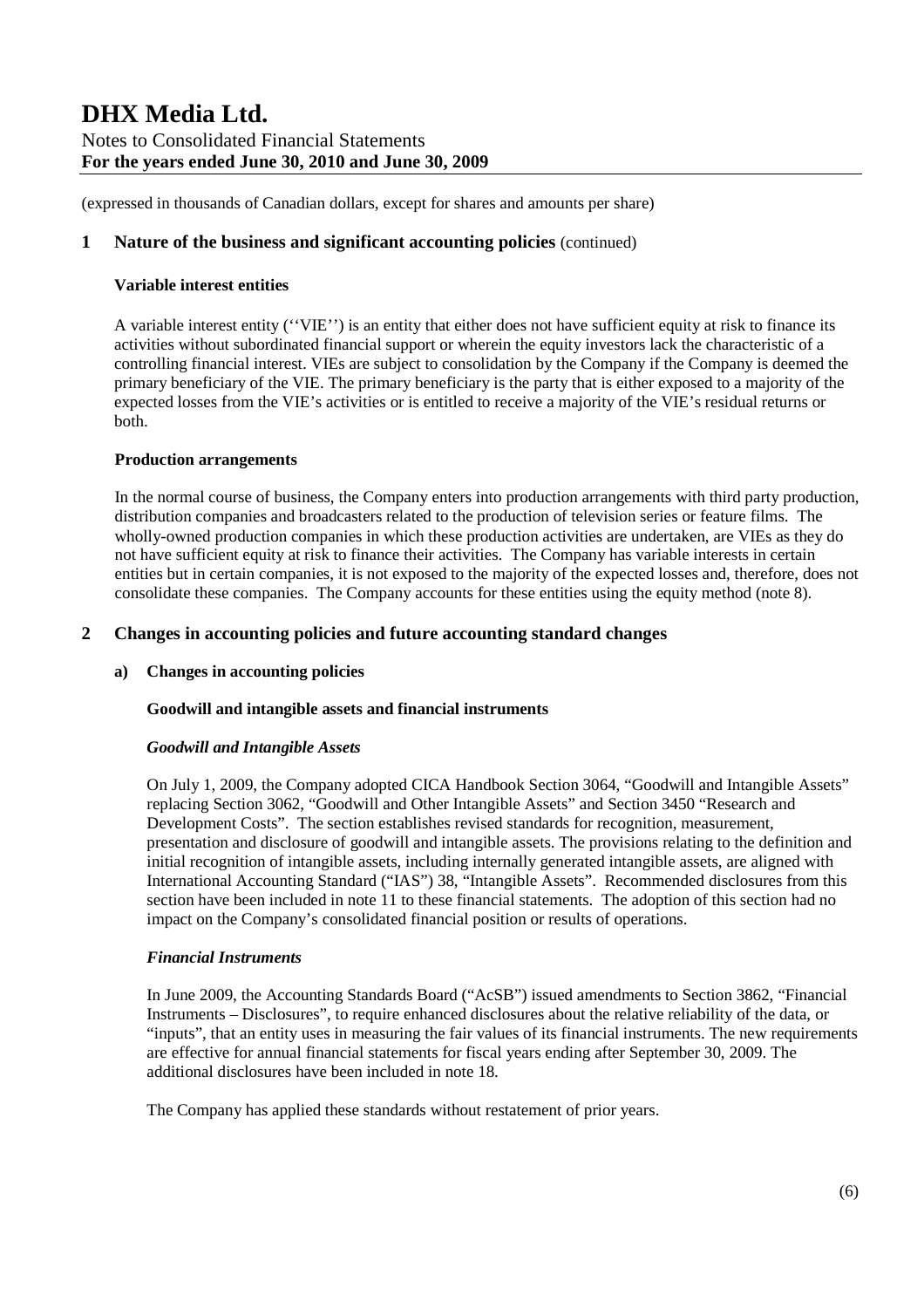(expressed in thousands of Canadian dollars, except for shares and amounts per share)

### **2 Changes in accounting policies and future accounting standard changes** (continued)

### **b) Future accounting changes**

The following is an overview of accounting standards that the Company will be required to adopt in future years:

The CICA issued new accounting standards: International Financial Reporting Standards ("IFRS"), Section 3064, Business Combinations, Section 1601, Consolidated Financial Statements, and Section 1602, Non-controlling Interest. Sections 1581, 1601, 1602 and IFRS are effective for fiscal years beginning on or after January 1, 2011, and accordingly, the Company is anticipating adopting them on July 1, 2011, but as early adoption is permitted, the Company is considering its options.

#### *International Financial Reporting Standards ("IFRS")*

In January 2006, the AcSB announced its decision to replace Canadian GAAP with IFRS. In February 2008, the AcSB confirmed January 1, 2011 as the mandatory changeover date to IFRS for all Canadian publicly accountable enterprises. This means that the Company will be required to prepare IFRS financial statements for the interim periods and fiscal year ends beginning in 2011.

While IFRS is based on a conceptual framework similar to Canadian GAAP, there are significant differences. The Company will commence reporting under the new standards on July 1, 2011. The Company is currently assessing the impact of IFRS on its information systems and its financial statements.

#### *Business Combinations, Consolidated Financial Statements and Non-controlling Interests*

In January 2009, the CICA issued Section 1582, "Business Combinations", Section 1601, "Consolidated Financial Statements", and Section 1602, "Non-controlling Interests" which replace Section 1581, "Business Combinations" and Section 1600, "Consolidated Financial Statements". Section 1582 establishes standards for the accounting for business combinations that is equivalent to the business combination accounting standard under IFRS. Section 1582 is applicable for business combinations for which the acquisition date is on or after the beginning of the first annual reporting period beginning on or after January 1, 2011. Early adoption of this section is permitted. Section 1601 together with Section 1602 establishes standards for the preparation of consolidated financial statements. Section 1601 is applicable for the entity's interim and annual consolidated financial statements for fiscal years beginning on or after January 1, 2011. While permitted, the Company does not expect to early adopt these sections.

The Company is in the process of evaluating the impact of disclosure, presentation and measurement of these new standards.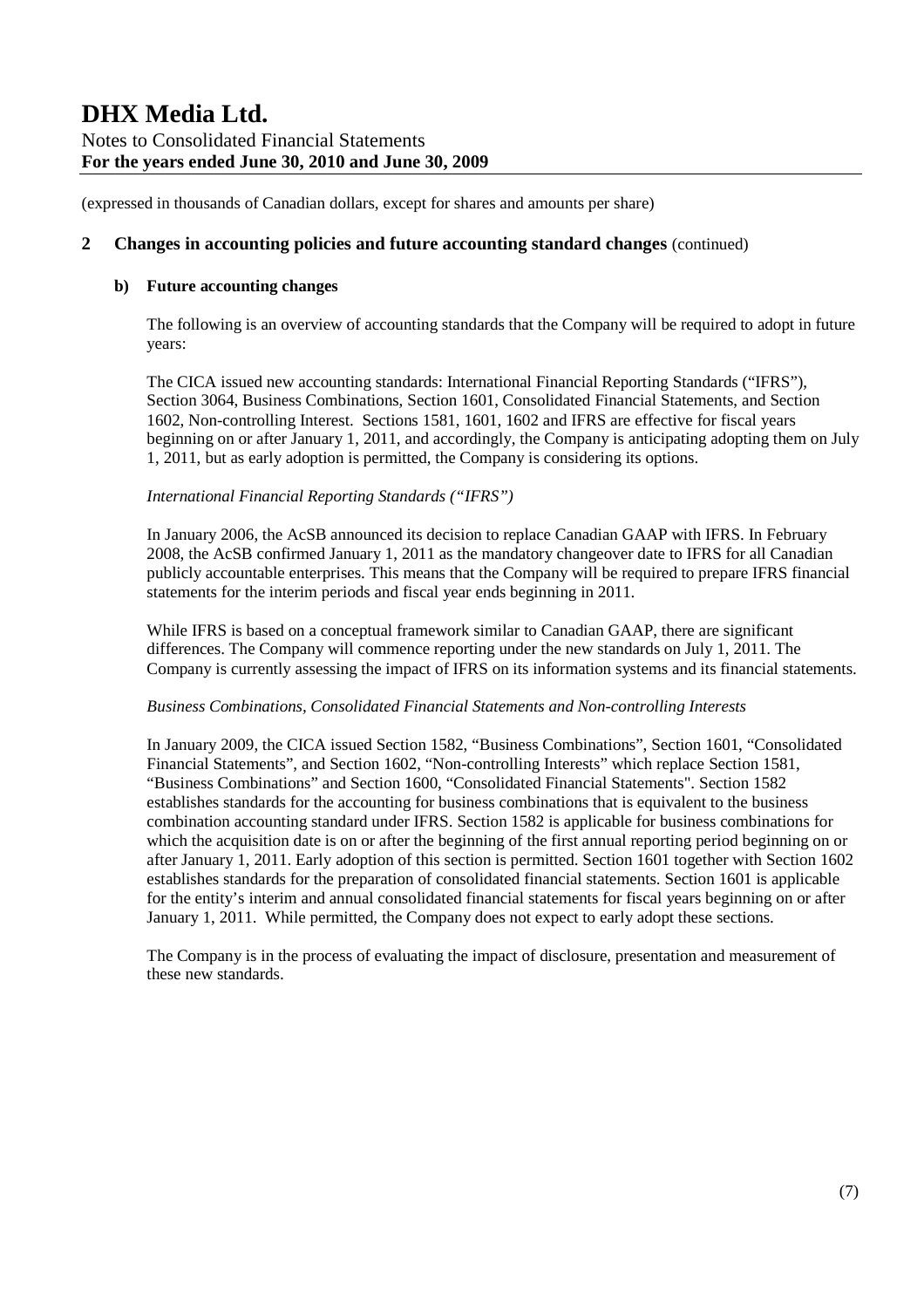### **3 Acquisitions and long-term investment**

During the year ended June 30, 2010, the following acquisitions occurred:

- a) On April 30, 2010 ("Tribal Nova Transaction Date"), the Company's investment in Tribal Nova Inc. ("Tribal Nova") was restructured. In exchange for 670,000 Class A preferred shares of Tribal Nova, the Company received 670,000 preferred shares, representing 4% of Woozworld Inc. ("Woozworld"). The Company also received 4,360,000 Class D preferred shares representing 34% of the shares of Tribal Nova, in exchange for the Company's remaining 1,344,898 Class A preferred shares. The Company recorded a net gain of \$348 on the restructuring of its investment. The Company recorded its investment in Tribal Nova at \$2,060 and its investment in Woozworld at \$330. The \$2,060 investment in Tribal Nova has been allocated to the identifiable intangible assets based on their preliminary estimated fair values as follows: \$1,648 to source code, \$412 to license contracts and subscription lists. Amortization of these intangibles for the year ended June 30, 2010 was \$41 (2009 - \$nil) and is included in the equity loss and is netted against \$1 for equity income pickup for Tribal Nova from the Tribal Nova Transaction Date to June 30, 2010. The Company will finalize the allocation upon completion of a final review of the intangible assets recorded and any resulting changes will be adjusted against the corresponding category of asset. The investment in Tribal Nova is now being accounted for using the equity method (note 8) and the investment in Woozworld is being accounted for at cost and is shown in long term investment.
- b) Pursuant to financing of Media Fund (Atlantic) Ltd. ("Media Fund"), the Company previously granted shareholders of Media Fund the right to have the Company purchase the common shares in Media Fund in exchange for common shares of the Company (the "Media Fund Put Options") on a one-for-one basis.

On January 15, 2010 ("Media Fund Effective Date"), the holders of the Media Fund Put Options exercised their rights and exchanged the Media Fund Put Options for common shares of the Company ("Media Fund Transaction"). As such, the Company has acquired effectively all of the outstanding shares of Media Fund. The consideration for the exchange of the Media Fund Put Options was 425,420 shares of the Company, valued at \$391.

Prior to the exchange, Media Fund was a VIE which the Company was consolidating into its results from operations. The Media Fund Transaction was accounted for using the purchase method and as a result, the Company's financial position and results of operations continue to reflect the revenue, expenses, assets and liabilities of Media Fund. The purchase price has been allocated to the assets acquired and liabilities assumed based on their estimated fair value.

The Company will finalize the purchase price allocation upon completion of final review of certain working capital balances and any resulting changes will be recorded as an adjustment to the purchase price.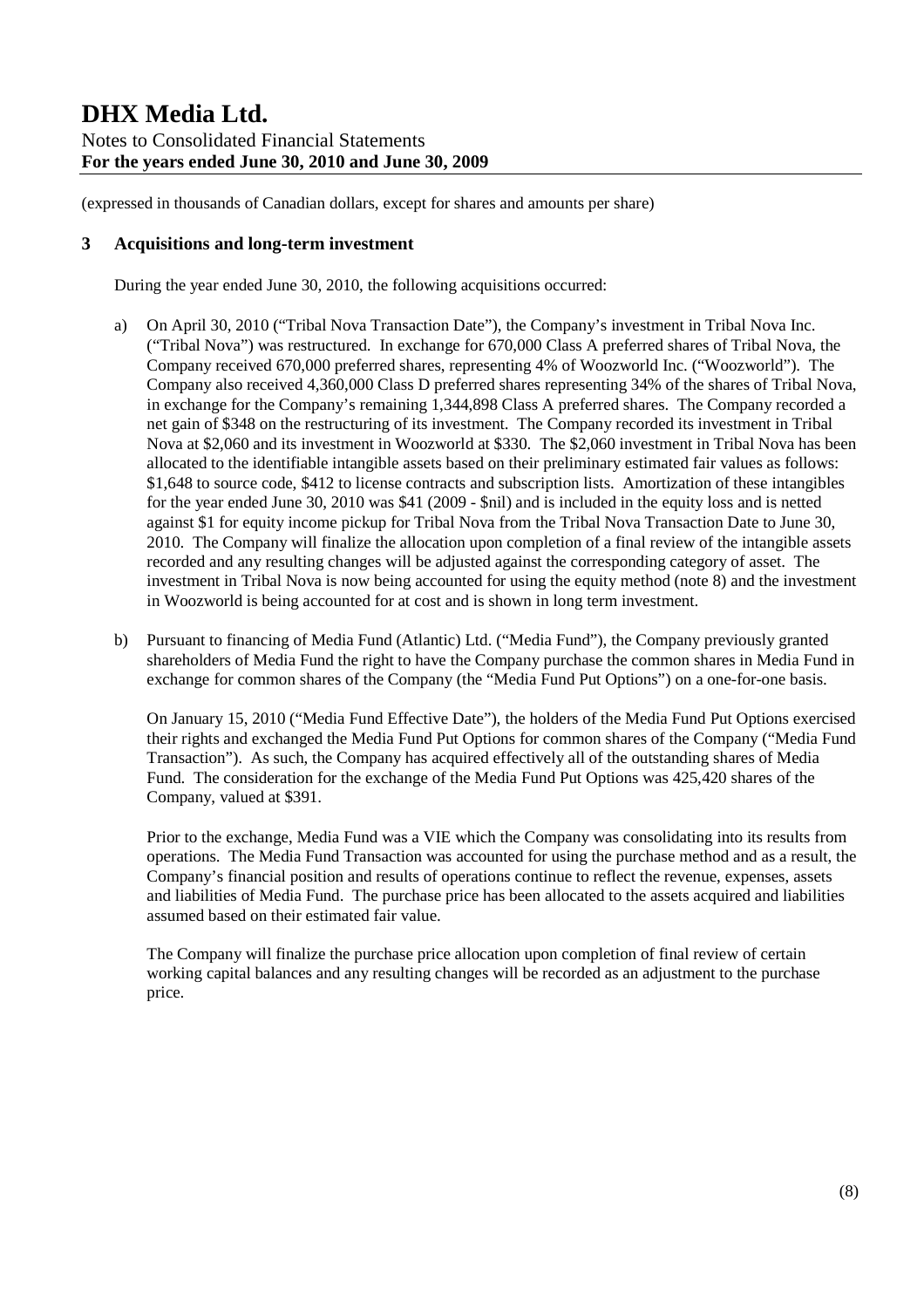(expressed in thousands of Canadian dollars, except for shares and amounts per share)

### **3 Acquisitions and long-term investment** (continued)

During the year ended June 30, 2009, the following acquisition occurred:

- c) On July 20, 2008 ("the Effective Date"), the Company acquired all the outstanding shares in imX Communications Inc. ("imX Communications" or "imX"), and its library of 20 feature films and 26 halfhours of television drama, documentary and animation entertainment for consideration as follows:
	- Cash consideration and transaction costs of \$904 (\$855 and \$49 respectively) on the Effective Date; and
	- 118,216 shares of the Company valued at \$175.

The acquisition was accounted for using the purchase method. As such, the results of operations reflect revenue and expenses of the assets of imX from the Effective Date. The purchase price has been allocated to the assets acquired and liabilities assumed based on their estimated fair value as follows:

|                                                                                                                                             | \$                     |
|---------------------------------------------------------------------------------------------------------------------------------------------|------------------------|
| <b>Assets acquired</b><br>Cash<br>Accounts receivable<br>Investments in film and television programs<br>Future income tax asset<br>Goodwill | 30<br>172<br>940<br>73 |
|                                                                                                                                             | 1,217                  |
| <b>Less: Liabilities assumed</b><br>Accounts payable and accrued liabilities                                                                | 138                    |
|                                                                                                                                             |                        |

Of the consideration paid for imX, \$75, through the issue of 50,664 common shares of the Company, was paid to a former shareholder of imX who is also a director and shareholder of the Company.

During the year ended June 30, 2010, the Company finalized the purchase price allocation upon completion of its review of certain working capital balances.

### **4 Short-term investments**

|                            | 2010<br>¢ | 2009<br>Φ<br>ง |
|----------------------------|-----------|----------------|
| Investments, at fair value | 6,098     | 272<br>41 A    |
|                            |           |                |

As at June 30, 2010, investments at cost were \$6,086 (2009 - \$230). As at June 30, 2010, short-term investments consist of government T-bills and government grade bonds which bear interest at rates from 0.9% to 4.0% and mature at various dates from February 2011 to June 2012.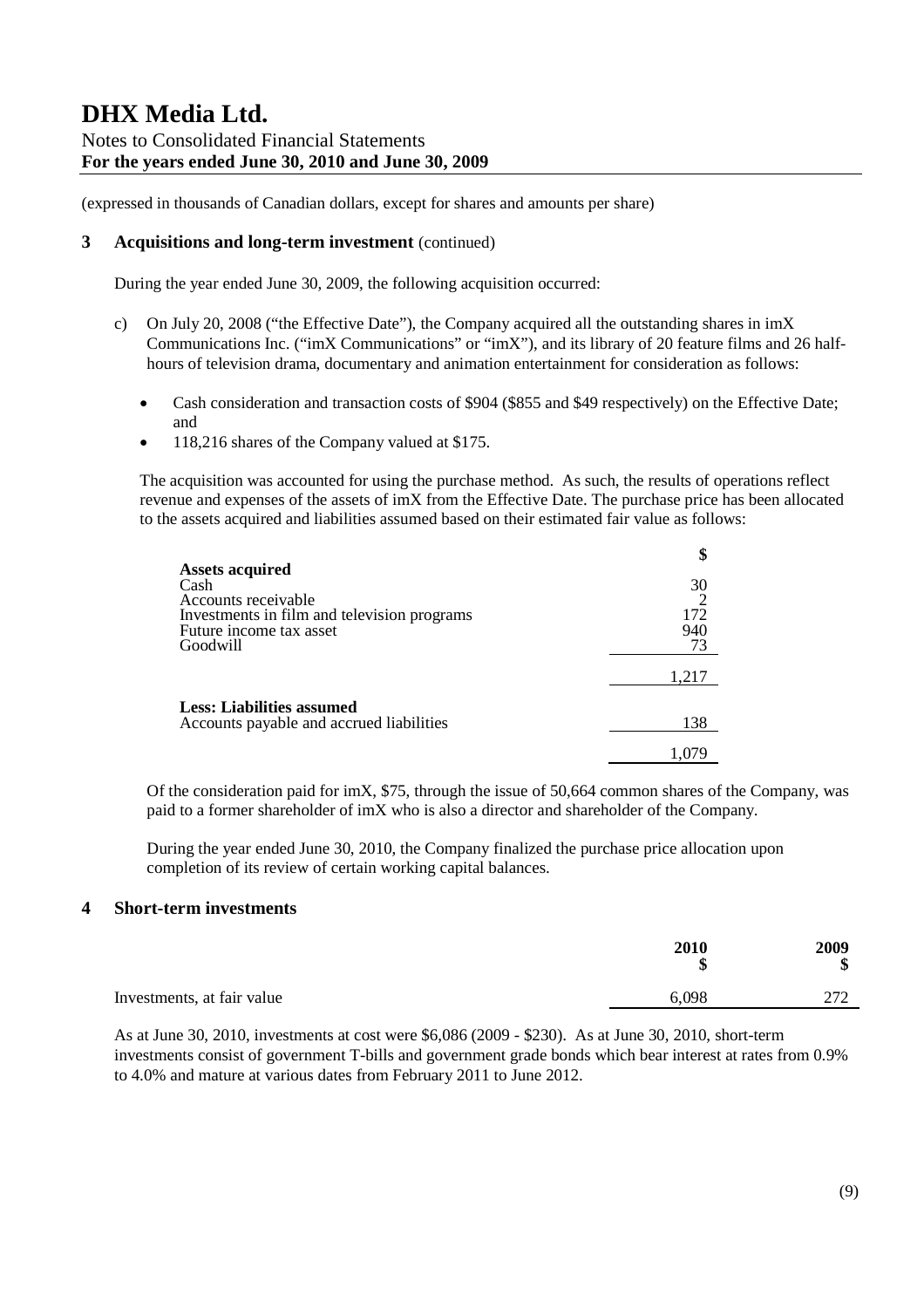(expressed in thousands of Canadian dollars, except for shares and amounts per share)

### **5 Amounts receivable**

|   |                                                                                                                                                                                                                                                                  | 2010                             | 2009                             |
|---|------------------------------------------------------------------------------------------------------------------------------------------------------------------------------------------------------------------------------------------------------------------|----------------------------------|----------------------------------|
|   | Trade<br>Goods and service taxes recoverable<br>Federal and provincial film tax credits and other government assistance                                                                                                                                          | 18,164<br>352<br>35,816          | 22,223<br>1,649<br>48,594        |
|   |                                                                                                                                                                                                                                                                  | 54,332                           | 72,466                           |
| 6 | Investment in film and television programs                                                                                                                                                                                                                       |                                  |                                  |
|   |                                                                                                                                                                                                                                                                  | 2010<br>S                        | 2009<br>\$                       |
|   | <b>Development costs</b>                                                                                                                                                                                                                                         | 2,162                            | 1,817                            |
|   | Theatrical and non-theatrical productions in progress<br>Cost, net of government and third party assistance and third party<br>participation                                                                                                                     | 4,584                            | 16,337                           |
|   | Acquired participation rights - theatrical and non-theatrical<br>Cost<br>Accumulated amortization                                                                                                                                                                | 5,860<br>(3, 842)                | 5,860<br>(2,945)                 |
|   |                                                                                                                                                                                                                                                                  | 2,018                            | 2,915                            |
|   | Non-theatrical productions completed and released<br>Cost, net of government and third party assistance and third party<br>participation<br>Accumulated amortization<br>Accumulated impairment in value of certain investment in film and<br>television programs | 143,196<br>(118, 235)<br>(3,833) | 118,402<br>(100, 368)<br>(3,276) |
|   |                                                                                                                                                                                                                                                                  | 21,128                           | 14,758                           |
|   |                                                                                                                                                                                                                                                                  | 29,892                           | 35,827                           |
|   | Less: Current portion                                                                                                                                                                                                                                            | (10, 952)                        | (19,979)                         |
|   |                                                                                                                                                                                                                                                                  | 18,940                           | 15,848                           |

The Company expects that 34% of the costs related to theatrical and non-theatrical productions completed and released will be amortized during the year ending June 30, 2011. The Company expects that 69% of the costs related to theatrical and non-theatrical productions completed and released will be amortized during the threeyear period ending June 30, 2013. The Company expects that over 87% of the costs related to productions completed will be amortized by June 30, 2015.

The Company has estimated the current portion of investment in film and television programs by reference to production delivery schedules, expected revenues in the next twelve months and the related amortization on a production-by-production basis. These estimates are subject to change as ultimate revenues may differ from estimates. No portion of development costs or Acquired Participation Rights has been reflected as current.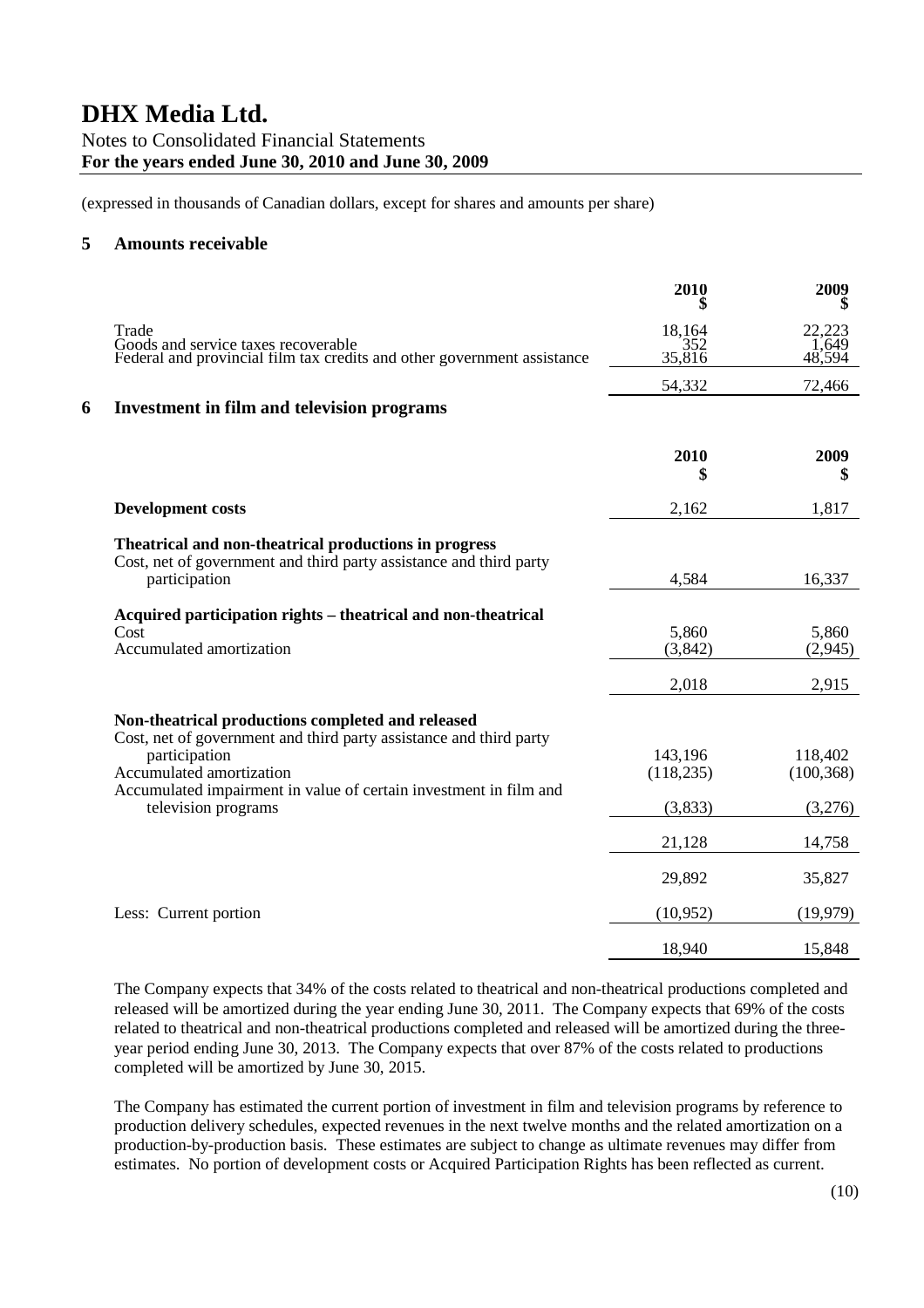(expressed in thousands of Canadian dollars, except for shares and amounts per share)

### **6 Investment in film and television programs** (continued)

During the fiscal year ended June 30, 2010, interest of \$1,444 (2009 - \$2,187) has been capitalized to investment in film and television.

The continuity of investment in film and television programs is as follows:

|                                                                                                                                                            | 2010      | 2009      |
|------------------------------------------------------------------------------------------------------------------------------------------------------------|-----------|-----------|
| Net opening investment in film and television programs                                                                                                     | 35,827    | 49,981    |
| Productions acquired during the year                                                                                                                       |           | 139       |
| Cost of productions (completed and released and productions in<br>progress) during the year, net of government assistance and<br>third party participation | 13,041    | 24,304    |
| Increase of acquired participation rights                                                                                                                  |           | 33        |
| Increase in developments costs                                                                                                                             | 345       | 27        |
| Amortization                                                                                                                                               | (18, 764) | (38, 163) |
| Impairment in value of certain investment in film and television<br>programs                                                                               | (557)     | (494)     |
|                                                                                                                                                            | 29.892    | 35.827    |

### **7 Restricted cash**

Restricted cash is the balance of cash on hand in Media Fund (Atlantic) Ltd. As the Company effectively acquired 100% of the outstanding shares of Media Fund during the year ended June 30, 2010, the cash is no longer restricted (2009 - \$8 was restricted).

### **8 Investment in production companies and other equity investment**

Investment in production companies and other equity investment represents the Company's investment in investee companies and its investment in Tribal Nova (note 3 (a)) both of which it accounts for using the equity method.

|                                       | 2010  | 2009  |
|---------------------------------------|-------|-------|
| The continuity is as follows:         |       |       |
| Opening balance                       | 2,472 | 1,235 |
| Tribal Nova investment (note $3(a)$ ) | 2,060 |       |
| Equity loss - Tribal Nova             | (40)  |       |
| Net cash advances to (from) investees | 1.083 | 1,237 |
|                                       |       |       |
|                                       | 3.409 | 2,472 |

The advances to investees are non-interest bearing with no set terms of repayment.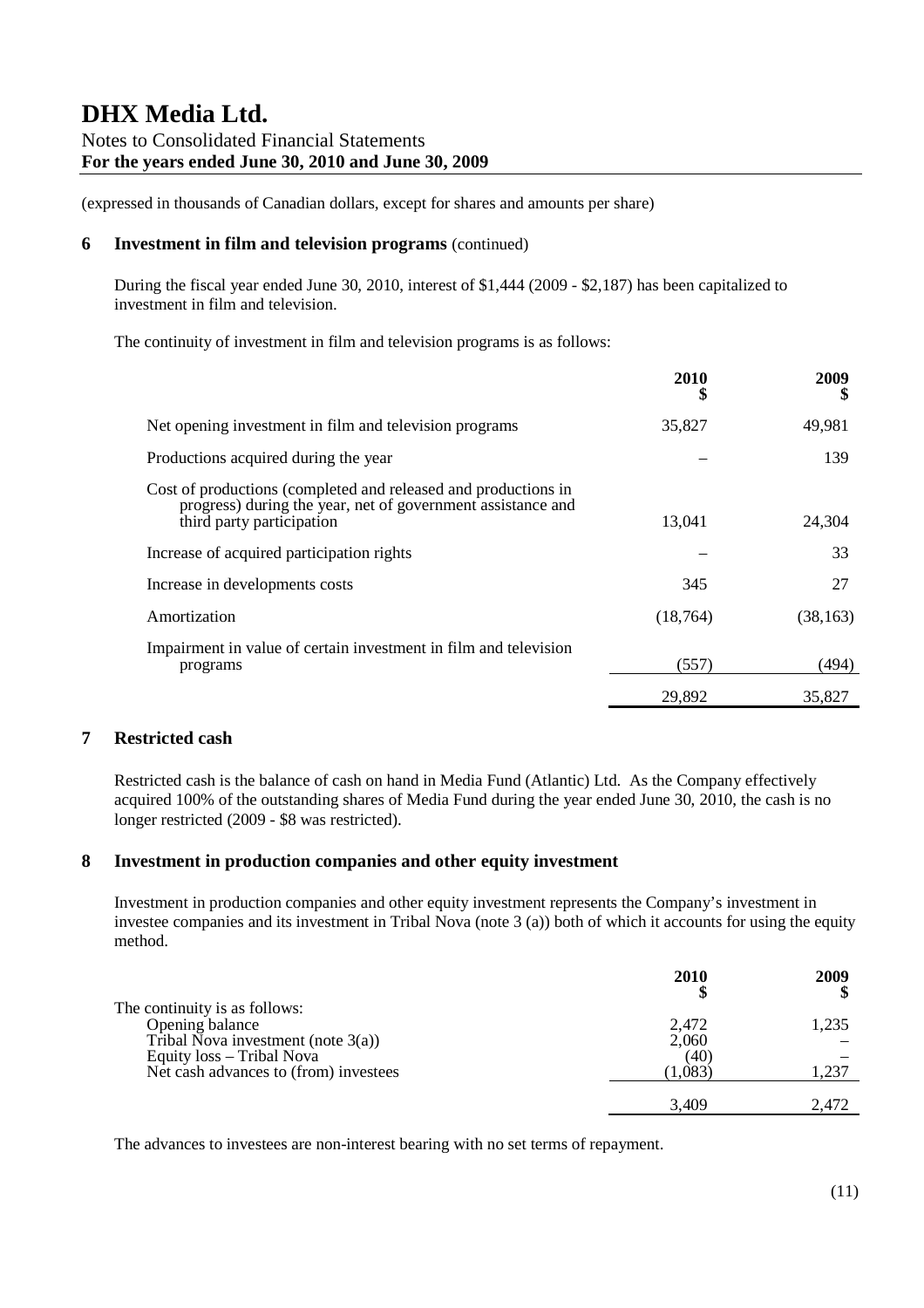### **9 Discontinued operations**

In December 2008, the Company decided to abandon the operations of Bulldog Interactive (the "Discontinued Business") due to a slow down in franchisee opportunities as a result of the global economic recession.

Selected financial information for the Discontinued Business is as follows:

|                                          | 2010<br>\$ | 2009<br>S  |
|------------------------------------------|------------|------------|
| Revenue                                  |            | 165        |
| Direct loss                              |            | (333)      |
| Write-down to fair value                 |            | 1,035      |
| Provision for income taxes               |            | 100        |
| Loss from discontinued operations        |            | (1, 468)   |
|                                          | 2010<br>\$ | 2009<br>\$ |
| Property, plant and equipment            |            | 6          |
| <b>Total assets</b>                      |            | 6          |
| <b>Bank</b> indebtedness                 |            |            |
| Accounts payable and accrued liabilities |            | 12         |
| Long-term debt                           |            | 6          |
| <b>Total liabilities</b>                 |            | 19         |

### **10 Property, plant and equipment**

|                                         |        |                                         | 2010       |
|-----------------------------------------|--------|-----------------------------------------|------------|
|                                         | Cost   | <b>Accumulated</b><br>amortization<br>Φ | <b>Net</b> |
| Land                                    | 800    |                                         | 800        |
| <b>Buildings</b>                        | 4,329  | 643                                     | 3,686      |
| Furniture, fixtures and other equipment | 3,138  | 2,232                                   | 906        |
| Computer equipment                      | 3,130  | 2,373                                   | 757        |
| Post-production equipment               | 1,420  | 1,138                                   | 282        |
| Website design                          | 104    | 103                                     |            |
| Computer software                       | 956    | 811                                     | 145        |
| Leasehold improvements                  | 1,948  | 980                                     | 968        |
|                                         | 15,825 | 8,280                                   | 7,545      |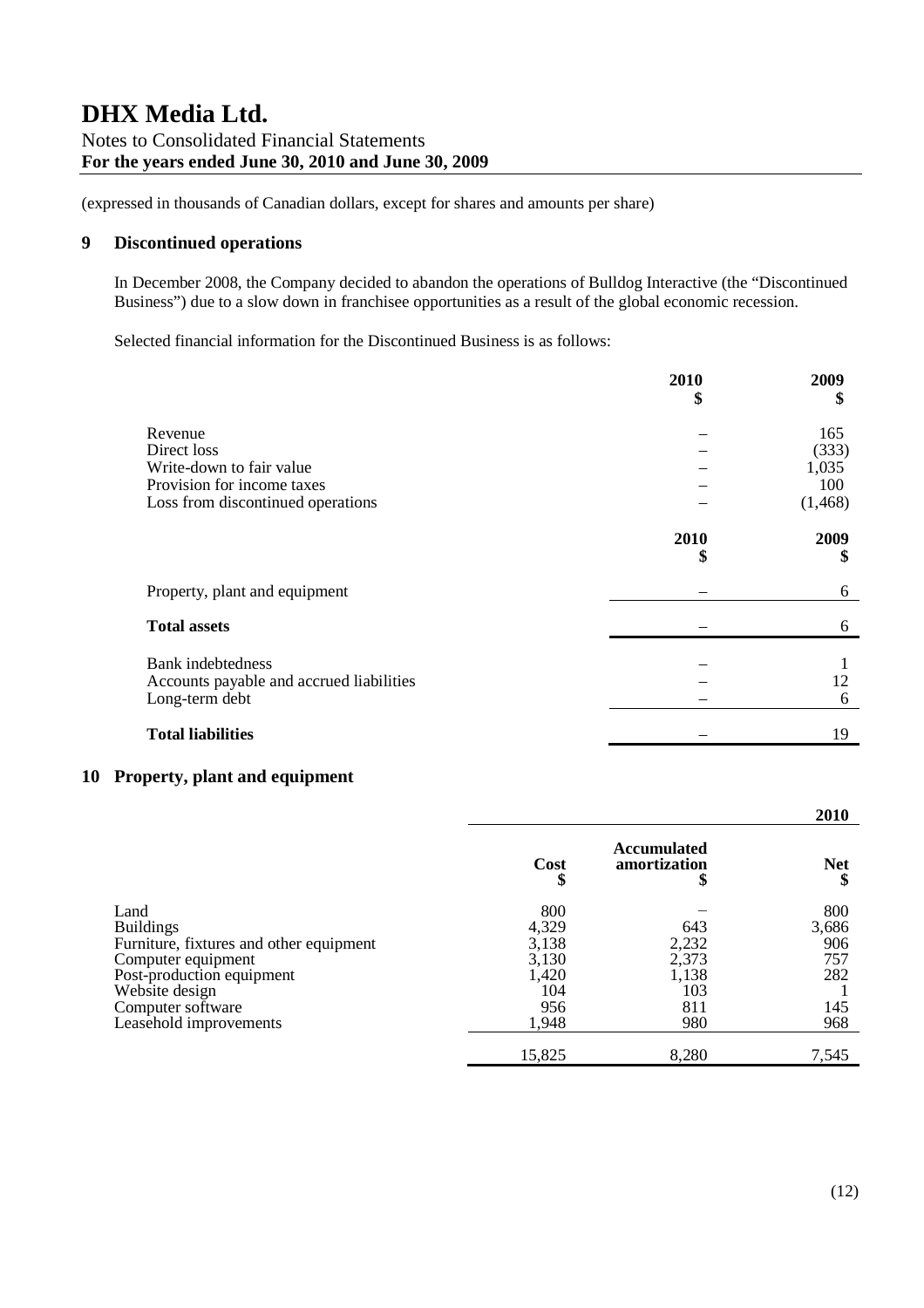(expressed in thousands of Canadian dollars, except for shares and amounts per share)

### **10 Property, plant and equipment** (continued)

|                                         |            |                                         | 2009       |
|-----------------------------------------|------------|-----------------------------------------|------------|
|                                         | Cost<br>\$ | <b>Accumulated</b><br>amortization<br>Φ | <b>Net</b> |
| Land                                    | 800        |                                         | 800        |
| <b>Buildings</b>                        | 4,329      | 492                                     | 3,837      |
| Furniture, fixtures and other equipment | 3,022      | 2,017                                   | 1,005      |
| Computer equipment                      | 2,984      | 1,955                                   | 1,029      |
| Post-production equipment               | 1,356      | 1,030                                   | 326        |
| Website design                          | 104        | 99                                      |            |
| Computer software                       | 813        | 616                                     | 197        |
| Leasehold improvements                  | 1,917      | 873                                     | 1,044      |
|                                         | 15,325     | 7,082                                   | 8,243      |

The continuity of property, plant and equipment is as follows:

|                                                                                                             | 2010<br>\$     | 2009                    |
|-------------------------------------------------------------------------------------------------------------|----------------|-------------------------|
| Net opening balance, property, plant and equipment                                                          | 8.243          | 6,657                   |
| Acquisitions of property, plant and equipment<br>Disposals of property, plant and equipment<br>Amortization | 500<br>(1.198) | 2,640<br>(5)<br>(1,049) |
|                                                                                                             | 7.545          | 8.243                   |

### **11 Intangible assets and goodwill**

### **Intangible assets**

|                                         |            |                                    | 2010       |
|-----------------------------------------|------------|------------------------------------|------------|
|                                         | Cost<br>\$ | <b>Accumulated</b><br>amortization | <b>Net</b> |
| Production backlog                      | 1,033      | 907                                | 126        |
| <b>Broadcaster relationships</b>        | 4,417      | 1,781                              | 2,636      |
| Customer and distribution relationships | 546        | 227                                | 319        |
| Non-compete contracts and brand         | 1,788      | 993                                | 795        |
| <b>Production software</b>              | 394        | 202                                | 192        |
|                                         | 8,178      | 4,110                              | 4,068      |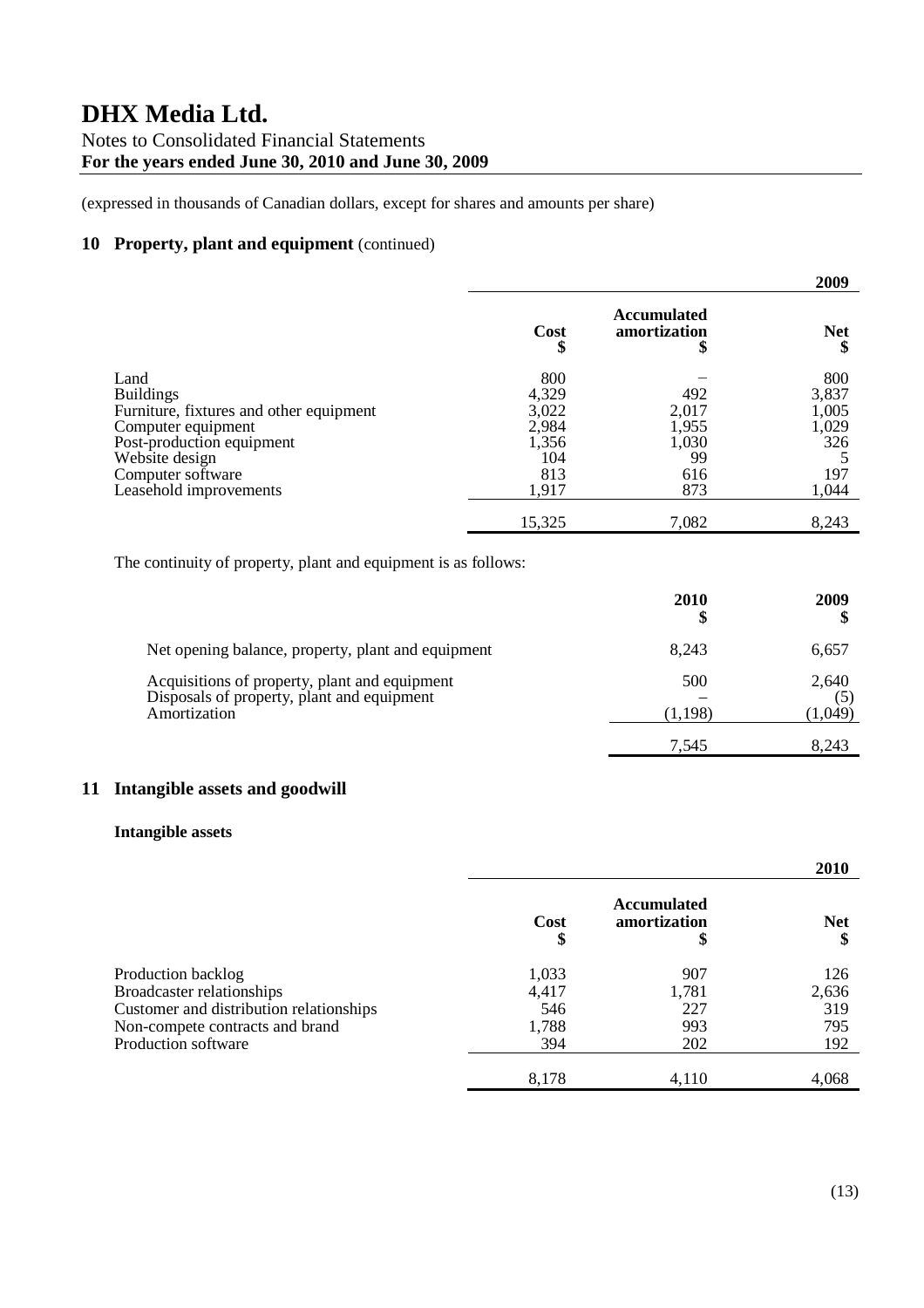(expressed in thousands of Canadian dollars, except for shares and amounts per share)

### **11 Intangible assets and goodwill** (continued)

### **Intangible assets** (continued)

|                                                                                                                                                      |                                       |                                          | 2009                              |
|------------------------------------------------------------------------------------------------------------------------------------------------------|---------------------------------------|------------------------------------------|-----------------------------------|
|                                                                                                                                                      | Cost<br>\$                            | <b>Accumulated</b><br>amortization<br>\$ | <b>Net</b><br>\$                  |
| Production backlog<br>Broadcaster relationships<br>Customer and distribution relationships<br>Non-compete contracts and brand<br>Production software | 1,033<br>4,417<br>546<br>1,788<br>394 | 613<br>1,257<br>172<br>869<br>123        | 420<br>3,160<br>374<br>919<br>271 |
| The continuity of intangible assets is as follows:                                                                                                   | 8,178                                 | 3,034                                    | 5,144                             |
|                                                                                                                                                      |                                       | 2010<br>\$                               | 2009<br>\$                        |
| Net opening balance                                                                                                                                  |                                       | 5,144                                    | 6,418                             |
| Amortization                                                                                                                                         |                                       | (1,076)                                  | (1,274)                           |
|                                                                                                                                                      |                                       | 4,068                                    | 5,144                             |
| Goodwill                                                                                                                                             |                                       |                                          |                                   |
| The continuity of goodwill is as follows:                                                                                                            |                                       |                                          |                                   |
|                                                                                                                                                      |                                       | 2010<br>\$                               | 2009<br>\$                        |
| Net opening balance goodwill                                                                                                                         |                                       | 11,088                                   | 10,766                            |

Acquired on imX acquisition (note 3 (c))  $-$  73<br>Addition for Studio B earnout  $-$  73 Addition for Studio  $\overline{B}$  earnout  $-$ Finalization of the purchase price allocation of Studio B (1,130)

11,088 11,088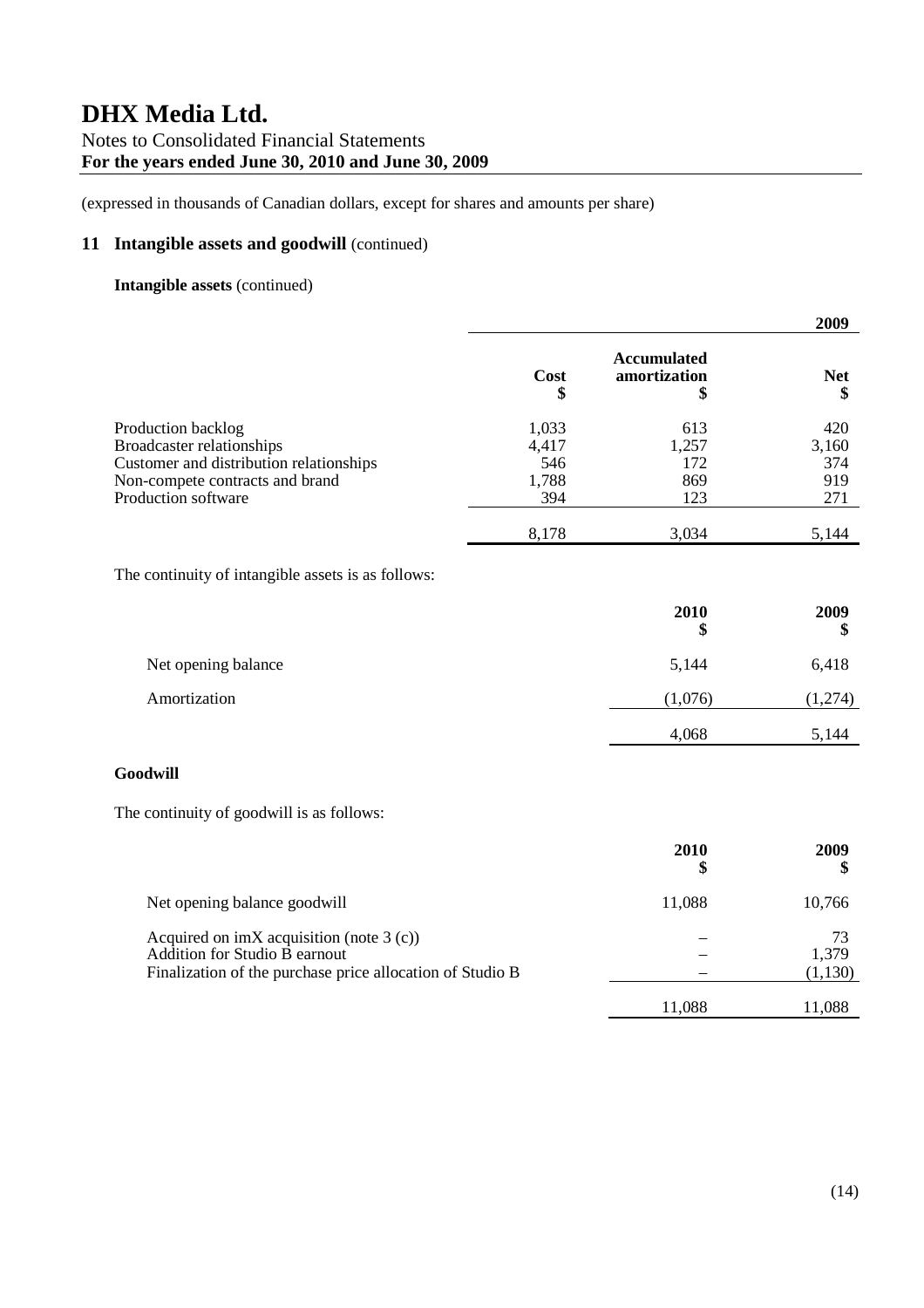(expressed in thousands of Canadian dollars, except for shares and amounts per share)

### **11 Intangible assets and goodwill** (continued)

The Company performed its annual test for goodwill impairment at June 30, 2010 in accordance with its policy described in note 1. As the fair value of the reporting unit was greater than its carrying value, the Company determined there was no impairment of goodwill as at June 30, 2010 and June 30, 2009.

For determining the fair value of its reporting unit, the Company uses both the income and market approaches. Under the income approach, management estimates the discounted future cash flows for five years and a terminal value for the reporting unit. The future cash flows are based on management's best estimates considering historical and expected production, distribution and other revenue deliveries, economic conditions, and general outlook for the industry. The discount rates used by the Company are based on optimal debt equity ratio and consider the average debt ratio, market equity risk premium, and size premium for possible variations from management's projections. The terminal value is the value attributed to the reporting unit's operations beyond the projected period of 2015 using a perpetuity growth rate based on industry, revenue and operating income trends and growth prospects. Under the market approach, the Company estimates fair value by multiplying maintainable earnings before interest, income taxes, depreciation, amortization and other nonrecurring costs by multiples based on market comparables. The estimation process results in a range of values for which management uses the simple average of the mid-points under each approach.

The Company's assumptions are affected by current market conditions which may affect expected revenues, particularly production and distribution revenues. In addition, while the Company has to implement cost savings initiatives, selling, general and administrative costs may increase more significantly than expected. The Company also has significant competition in the markets in which it operates which may impact its revenue and operating costs. The Company has made certain assumptions for the discount and terminal growth rates to reflect possible variations in the cash flows; however, the risk premiums expected by market participants related to uncertainties about the industry or specific intangible assets may differ or change quickly depending on economic conditions and other events. Accordingly, it is reasonably possible that future changes in assumptions may negatively impact future valuations of goodwill and the Company would be required at that time to recognize impairment losses.

### **12 Bank indebtedness**

As of June 30, 2010, bank indebtedness was \$250 (2009 - \$2,750) (the "RBC Revolving Operating Credit Facility"). The maximum amount of the RBC Revolving Operating Credit Facility for general working capital purposes is \$3,510 bearing interest at Royal Bank of Canada ("Royal Bank") prime plus 1.25% (2009 – Royal Bank prime plus 1.25%). A general security agreement over all property of the Company has been pledged as security for the RBC Revolving Operating Credit Facility. The availability of the RBC Revolving Operating Credit Facility is subject to the Company maintaining interest and consolidated indebtedness coverage ratios and certain other covenants. The RBC Revolving Operating Credit Facility matures November 30, 2010.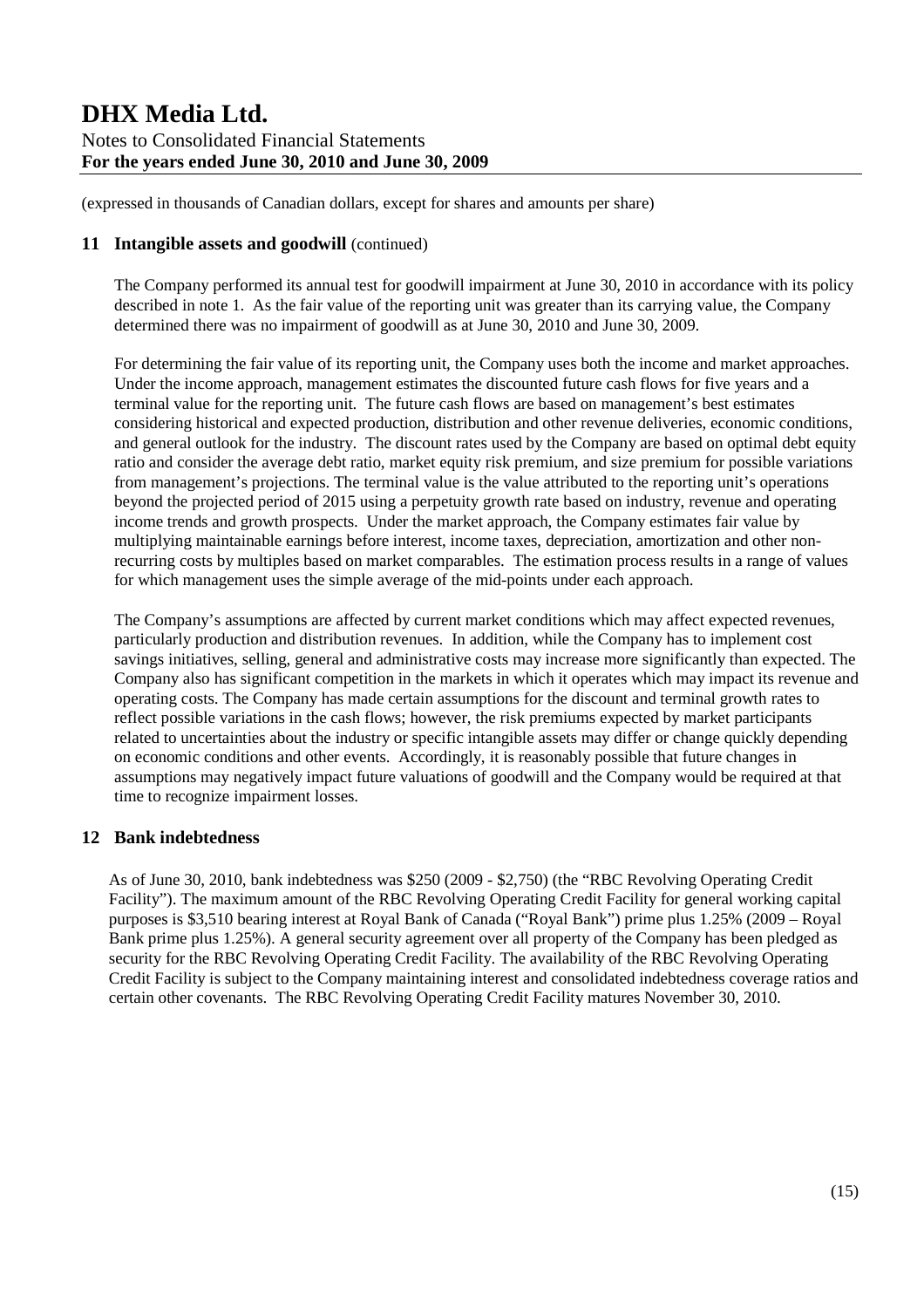(expressed in thousands of Canadian dollars, except for shares and amounts per share)

### **13 Interim production financing**

|                                                                                                                                                                                                                                                                                                                                                 | 2010<br>S | 2009<br>S |
|-------------------------------------------------------------------------------------------------------------------------------------------------------------------------------------------------------------------------------------------------------------------------------------------------------------------------------------------------|-----------|-----------|
| Revolving production credit facility ("RBC Revolving Production<br>Credit Facility"), bearing interest at bank prime plus 0.5% -<br>2.0%. Assignment and direction of specific production<br>financing and licensing contracts receivable, with a net book<br>value of approximately \$21,214 at June 30, 2010 (June 30, 2009)<br>$-$ \$55,318) | 19.468    | 40.401    |
| Interim production credit facilities with various institutions, bearing<br>interest at bank prime plus 0.5% - 3.0%. Assignment and<br>direction of specific production financing and licensing<br>contracts receivable, with a net book value of approximately<br>\$25,531 at June 30, 2010 (June 30, 2009 - \$15,735)                          | 13.347    | 10,903    |
| Demand production bank loans repaid during the year                                                                                                                                                                                                                                                                                             |           | 2,489     |
|                                                                                                                                                                                                                                                                                                                                                 | 32.815    | 53,793    |

During the fiscal year ended June 30, 2010, the bank prime rate averaged 2.27% (2009 – 3.49%).

The Company has a RBC Revolving Production Credit Facility with the Royal Bank with a maximum authorized amount of \$39,380. The RBC Revolving Production Credit Facility is the aggregate of interim production financing of individual programs financed through the Royal Bank which are subject to individual approved tranches (collectively the "RBC Individual Approved Tranches"). Substantially all of the Company's assets and certain of its subsidiaries have been pledged as security for borrowing under the RBC Revolving Production Credit Facility. The RBC Revolving Credit Production Facility matures at various dates up to April 2012, but specifically twenty-four months following the first drawdown of funds in respect of each RBC Individual Approved Tranche.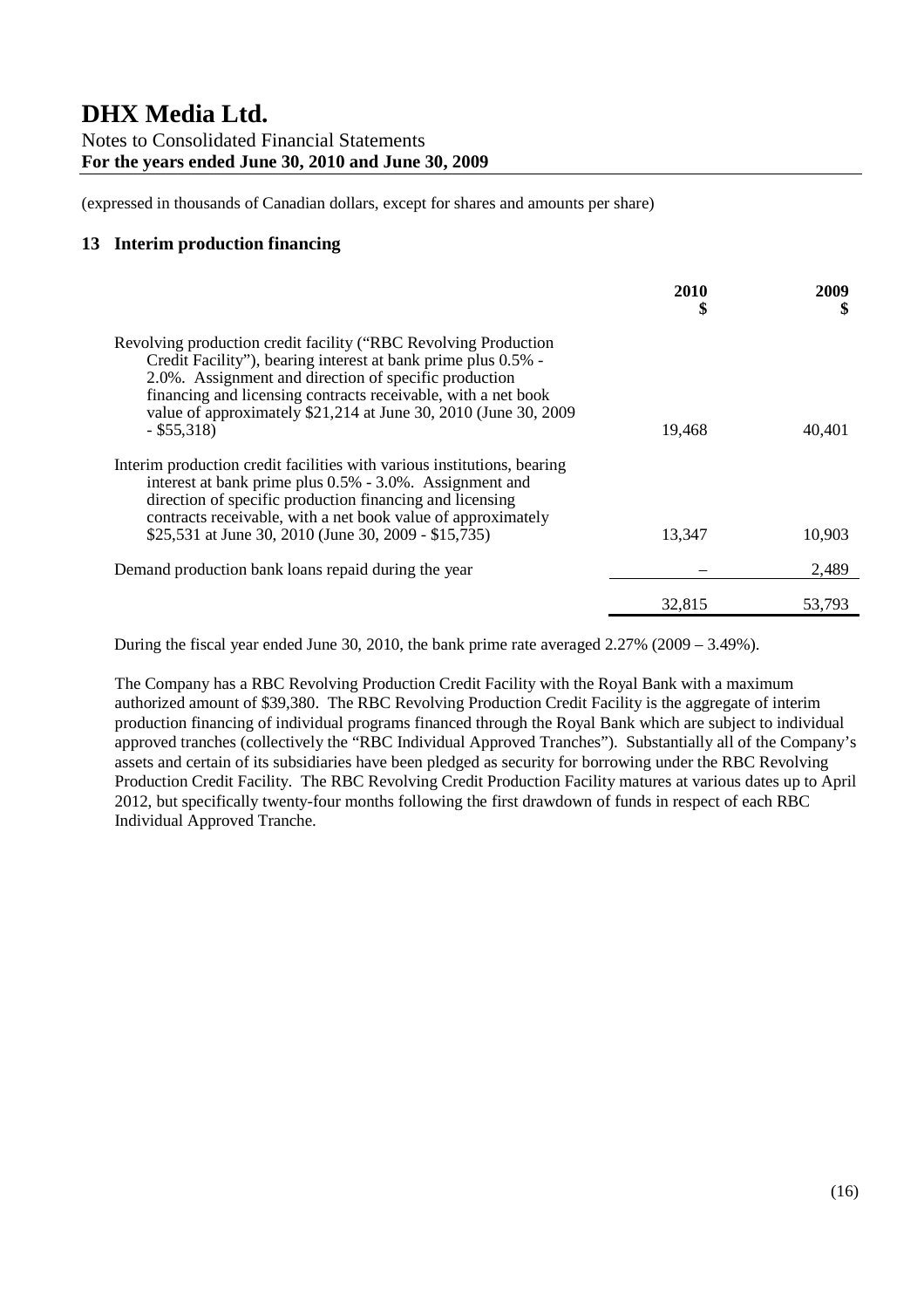(expressed in thousands of Canadian dollars, except for shares and amounts per share)

### **14 Long-term debt and obligations under capital leases**

|                                                                                                                                                                                                                                                                                                                                                                      | 2010<br>\$ | 2009<br>\$ |
|----------------------------------------------------------------------------------------------------------------------------------------------------------------------------------------------------------------------------------------------------------------------------------------------------------------------------------------------------------------------|------------|------------|
| Loans payable, bearing interest at Business Development Bank of<br>Canada prime minus 1.0%, maturing in May 2021, repayable in<br>monthly principal instalments of \$20 plus interest, secured by a<br>first mortgage on the land and building having a net book value<br>of \$4,486 at June 30, 2010 (June 30, 2009 - \$4,637) and a<br>general assignment of rents | 2,424      | 2,663      |
| Obligation under capital lease, payable in monthly instalments of<br>\$22 including interest of 4%, maturing in February 2013                                                                                                                                                                                                                                        | 663        | 893        |
| Obligation under capital leases, bearing interest at rates ranging from<br>5.2% to 8.4%, maturing on dates ranging from May 2011 to<br>December 2011 and repayable in monthly instalments ranging<br>from \$3 to \$4                                                                                                                                                 | 77         | 243        |
|                                                                                                                                                                                                                                                                                                                                                                      | 3,164      | 3,799      |
| Less: Current portion                                                                                                                                                                                                                                                                                                                                                | (541)      | (635)      |
|                                                                                                                                                                                                                                                                                                                                                                      | 2,623      | 3,164      |

The aggregate amount of principal repayments required in each of the next five years is as follows:

| ۰Ф  |
|-----|
| 541 |
| 505 |
| 411 |
| 239 |
| 239 |
|     |

**\$**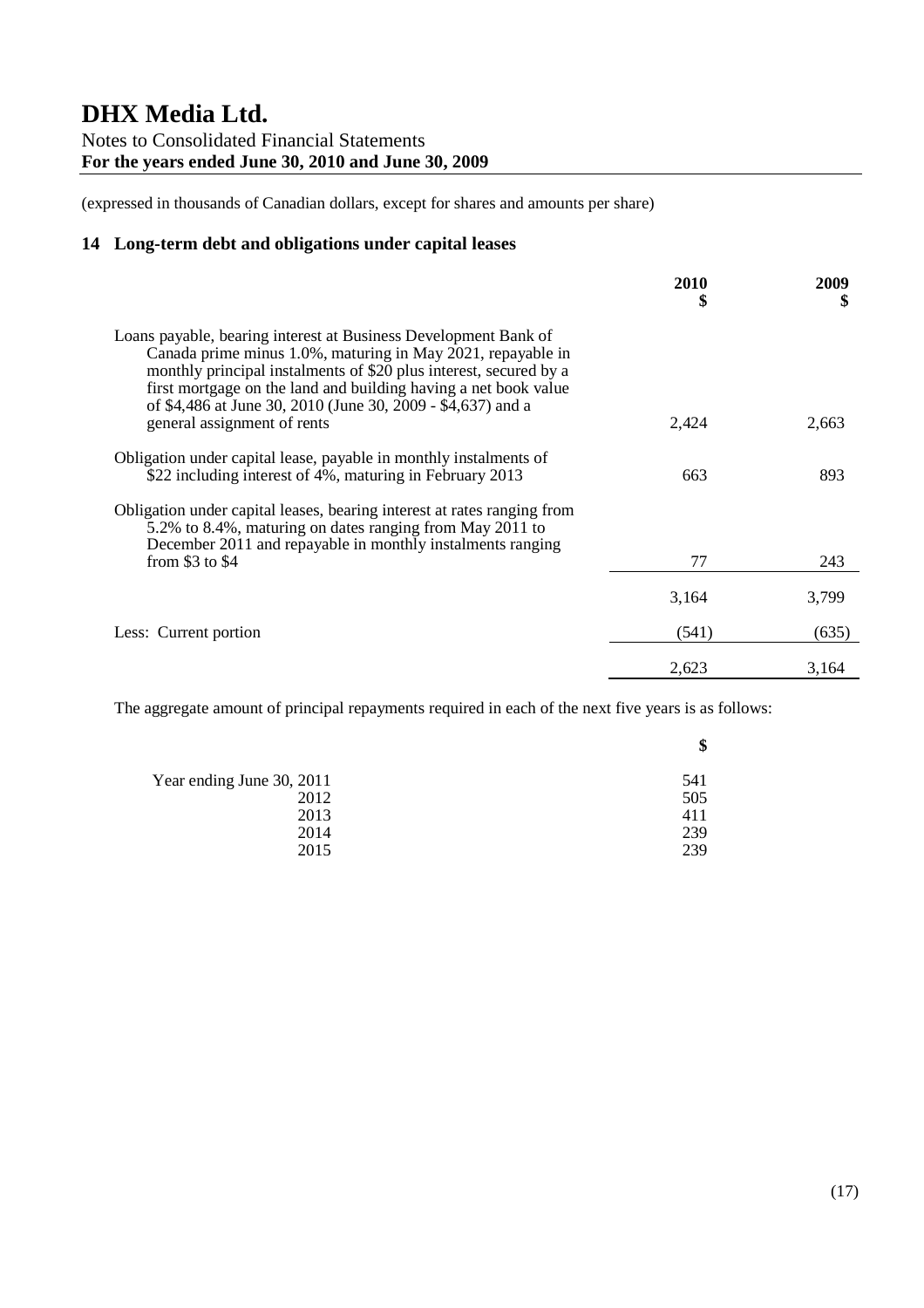### **15 Share capital and contributed surplus**

#### **a) Authorized**

100,000,000 Preferred variable voting shares, redeemable at the option of the Company at any time at a millionth of a cent per share, no entitlement to dividends, voting Unlimited common shares without nominal or par value

**2010**

#### **b) Issued and outstanding**

Changes in the Company's issued share capital during the years were as follows:

|                                                                                                                                                                                         | <b>Number</b>            | 2010<br>Amount<br>\$        | <b>Number</b>                   | 2009<br>Amount<br>\$ |
|-----------------------------------------------------------------------------------------------------------------------------------------------------------------------------------------|--------------------------|-----------------------------|---------------------------------|----------------------|
| <b>Preferred variable voting shares</b> (note $15$ (c))                                                                                                                                 | 100,000,000              |                             | 100,000,000                     |                      |
| <b>Common shares</b> (note 15 (d))<br>Opening balance<br>Issued for cash consideration<br>Share issuance costs, net of tax effect of \$503<br>Issued in exchange for the Media Fund Put | 44,442,711<br>16,480,000 | 56,758<br>20,272<br>(1,057) | 42,715,785                      | 55,488               |
| Options<br>Management bonuses<br>Issued as consideration for acquisition of imX<br>Issued in consideration for Studio B Earnout<br>Normal course issuer bid shares repurchased and      | 425,420<br>428,538       | 391<br>300                  | 219,802<br>118,216<br>1,500,000 | 300<br>175<br>879    |
| cancelled                                                                                                                                                                               | (149, 833)               | (116)                       | (111,092)                       | (84)                 |
| Share purchase financing (note 15 (e))<br>Opening balance<br>Repayments made by an officer<br>Compensation expense                                                                      | 61,626,836               | 76,548<br>(419)<br>2<br>140 | 44,442,711                      | 56,758<br>(432)      |
| Interest received on notes                                                                                                                                                              |                          | 9                           |                                 | 13                   |
|                                                                                                                                                                                         |                          | (268)                       |                                 | (419)                |
| <b>Warrants</b> (note 15 $(f)$ )<br>Opening balance<br>Issued for cash consideration<br>Warrant issuance costs, net of tax effect of \$2<br>Expiration of warrants                      | 4,922,750<br>937,500     | 1,630<br>215<br>(5)         | 5,661,163<br>(738, 413)         | 2,070<br>(440)       |
|                                                                                                                                                                                         | 5,860,250                | 1,840                       | 4,922,750                       | 1,630                |
| Contributed surplus and stock options<br>(note 15(g))<br>Opening balance<br>Compensation expense on options issued during                                                               | 3,766,547                | 3.756                       | 2,436,547                       | 2.617                |
| the period<br>Management bonuses for the year ended June 30,                                                                                                                            | 345,000                  | 5                           | 1,910,000                       | 31                   |
| 2008<br>Management bonuses for the year ended June 30,                                                                                                                                  |                          |                             |                                 | (300)                |
| 2009<br>Compensation expense on existing options<br>Options cancelled<br>Warrants expired                                                                                               |                          | (300)<br>586                | (580,000)                       | 300<br>668<br>440    |
|                                                                                                                                                                                         | 4,111,547                | 4.047                       | 3,766,547                       | 3,756                |
|                                                                                                                                                                                         |                          | 82.167                      |                                 | 61,725               |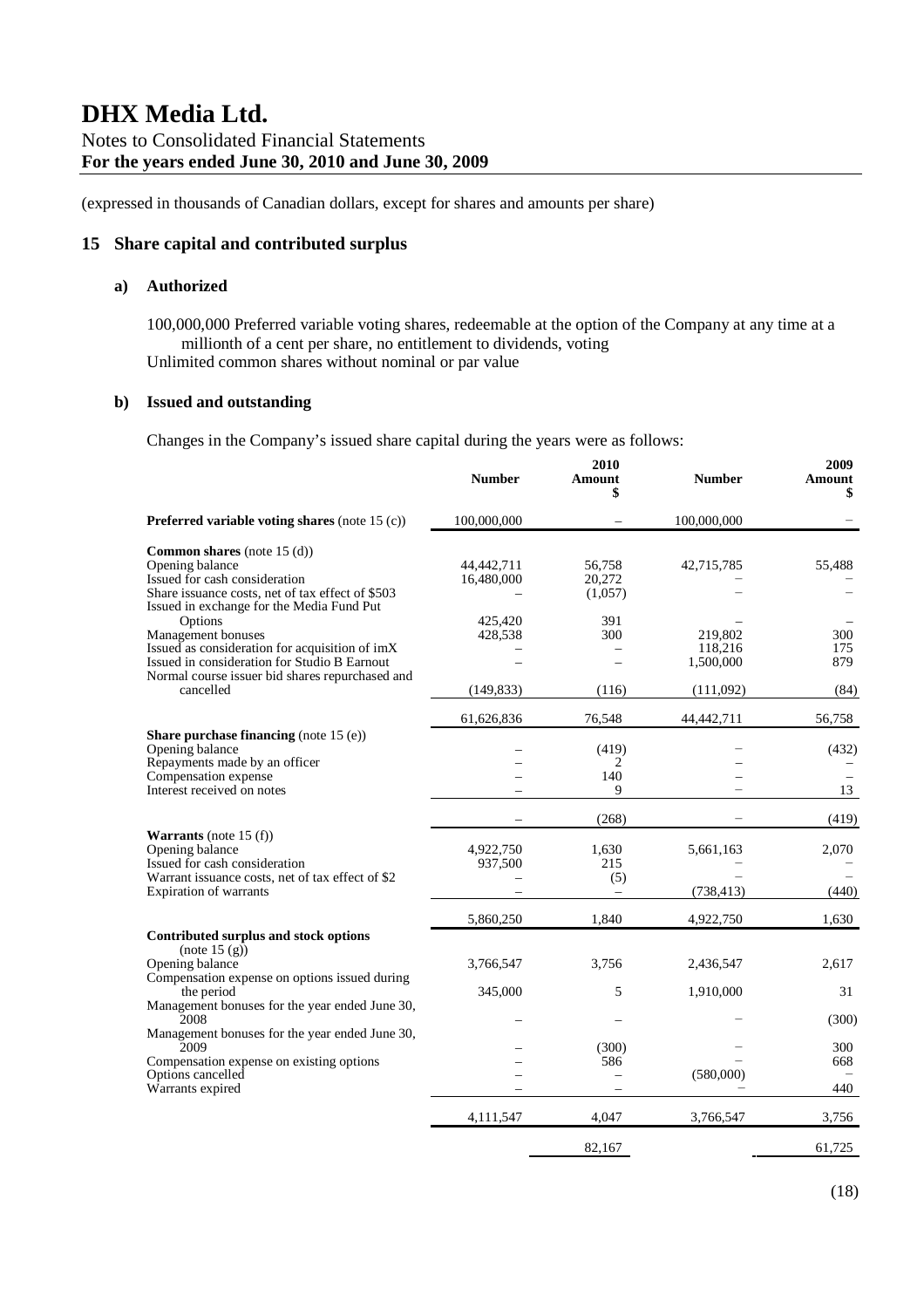(expressed in thousands of Canadian dollars, except for shares and amounts per share)

### **15 Share capital and contributed surplus** (continued)

#### **c) Preferred variable voting shares**

The Preferred variable voting shares were issued May 12, 2006 to an officer and director.

#### **d) Common shares**

On July 2, 2008, the Company issued 67,552 common shares at \$1.48 per share for a gross amount of \$100. The 67,552 shares were issued to former shareholders of imX in connection with the purchase of imX.

On October 3, 2008, the Company issued 50,664 common shares at \$1.48 per share, for a gross amount of \$75 in settlement of the imX earnout. The 50,664 common shares were issued to former shareholders of imX.

On March 26, 2009, the Company issued 219,802 common shares at \$1.36 per share valued at \$300 for payment of management performance bonuses accrued at June 30, 2008.

On April 27, 2009 and April 28, 2009, 109,095 and 1,997 common shares respectively were repurchased and cancelled as part of the Company's previously announced normal course issuer bid ("Normal Course Issuer Bid").

On May 13, 2009, the Company issued 1,500,000 common shares at \$0.59 per share for a gross amount of \$899 in settlement of the Studio B earnout. The common shares were issued to the former shareholders of Studio B.

On November 20, 2009, the Company issued 428,538 common shares at \$0.70 per share, for a gross amount of \$300, for payment of certain management performance bonuses accrued at June 30, 2009.

On January 15, 2010, the Company issued 425,420 common shares at \$0.92 per share for the retirement of the Media Fund Put Options (note 3 (b) and note 15 (h)).

On January 29, 2010, the Company issued 1,875,000 units ("January 29, 2010 Unit Offering") from treasury at a price of \$0.80 per unit for gross proceeds of \$1,500. Each unit consisted of one common share and one-half of one common share purchase warrant. Each whole warrant entitles the holder to purchase one common share at a price of \$1.15 per common share, expiring on January 26, 2012.

On April 15, 2010, the Company issued 14,605,000 common shares at a price of \$1.30 for gross proceeds of \$18,987.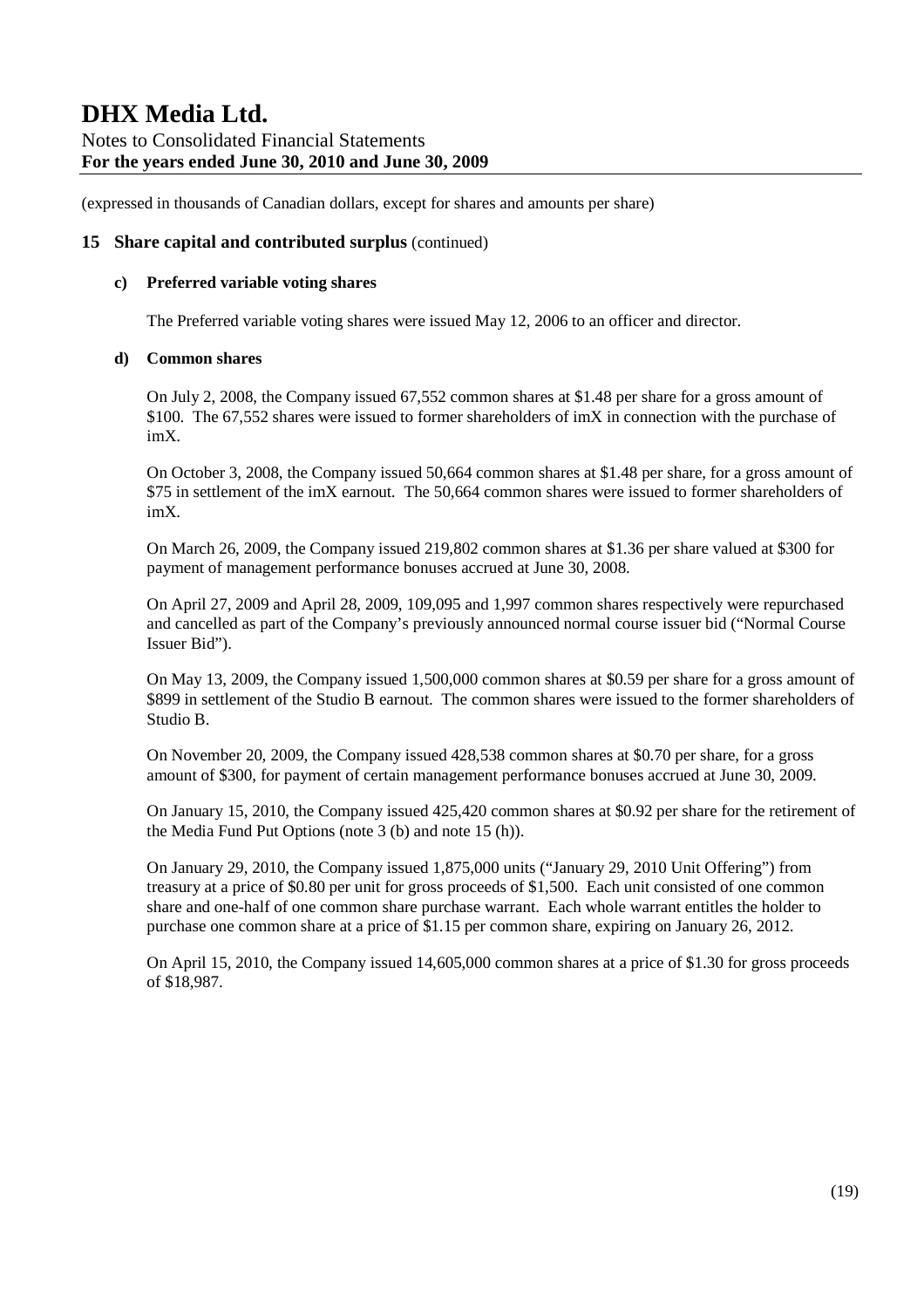(expressed in thousands of Canadian dollars, except for shares and amounts per share)

### **15 Share capital and contributed surplus** (continued)

#### **e) Share purchase financing**

During the years ended June 30, 2010 and June 30, 2009, the Company issued no amounts for share purchase financing. During the year ended June 30, 2010, \$140 of compensation expense was recognized on an employee loan forgiven (year ended June 30, 2009 - \$nil). During the year ended June 30, 2010, \$9 of interest (year June 30, 2009 - \$13) received on these loans was recorded as capital contributions. During the year ended June 30, 2010, \$2 was received (year ended June 30, 2009 - \$nil) as principal repayment of an employee loan.

### **f) Warrants**

In connection with the January 29, 2010 Unit Offering, the Company issued 937,500 common share purchase warrants valued at \$0.24 per warrant for cash consideration. The warrants entitle the shareholders to acquire 937,500 common shares for \$1.15 and expire on January 26, 2012. During the year ended June 30, 2009, nil warrants were granted and 738,413 expired.

|                              | Number of<br>warrants | <b>Weighted average</b><br>exercise price<br>per warrant |
|------------------------------|-----------------------|----------------------------------------------------------|
| Outstanding at June 30, 2008 | 5,661,163             | 2.06                                                     |
| Warrants expired             | (738, 413)            | 1.80                                                     |
| Outstanding at June 30, 2009 | 4,922,750             | 2.10                                                     |
| Warrants issued              | 937,500               | 1.15                                                     |
| Outstanding at June 30, 2010 | 5,860,250             | 1.95                                                     |

The fair value of the warrants has been estimated by management using the Black Scholes option pricing model. The weighted average assumptions used in the pricing model to value the warrants are as follows:

|                         | 2010      | 2009      |
|-------------------------|-----------|-----------|
| Risk-free interest rate | 3.75%     | 4.25%     |
| Expected option life    | 1.6 years | 1.5 years |
| Expected volatility     | 65%       | 65%       |
| Expected dividend yield | nil       | nil       |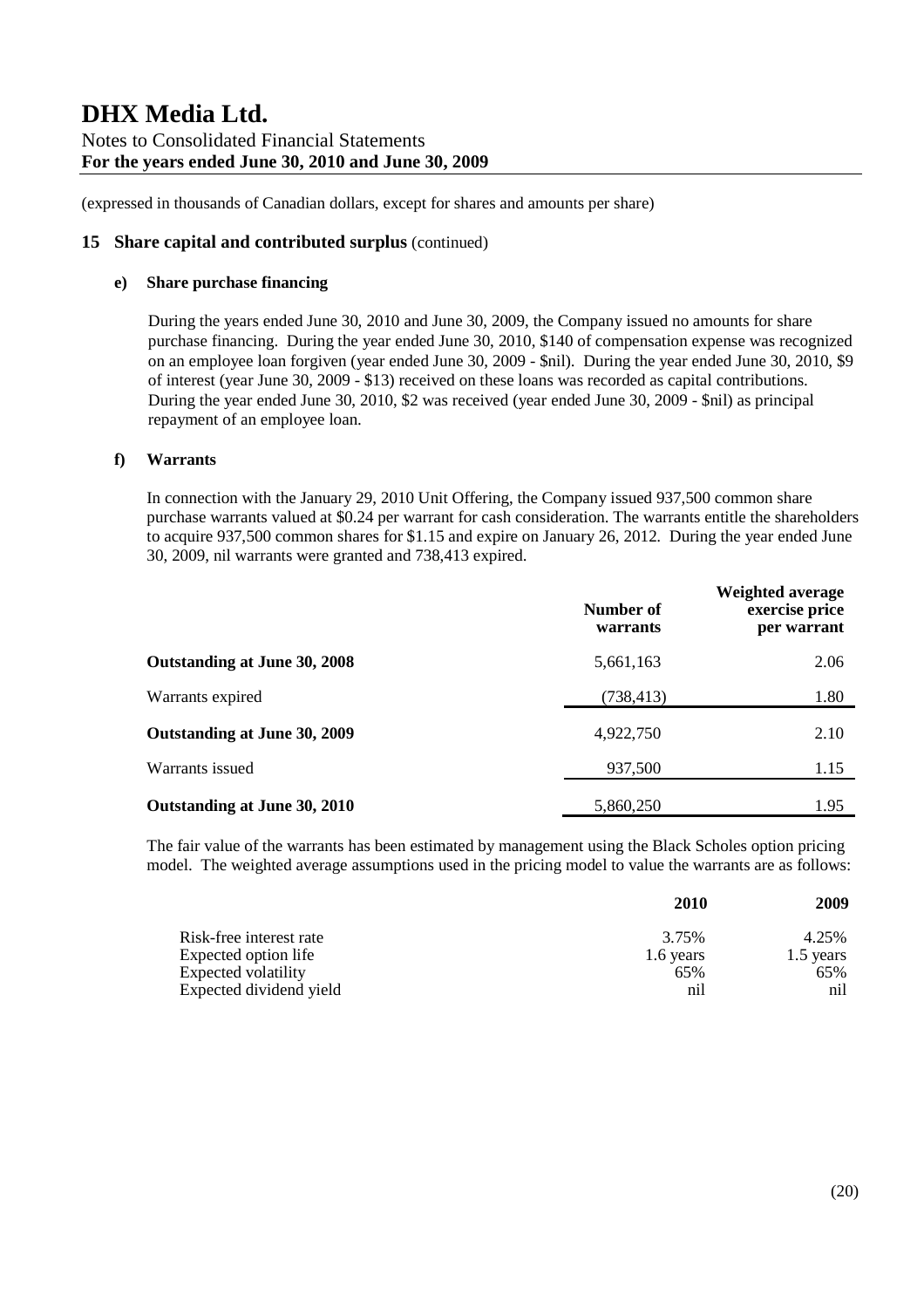### **15 Share capital and contributed surplus** (continued)

### **g) Stock options**

At June 30, 2010 and 2009, the Company had the following stock options outstanding:

|                                                          | Number of<br>options   | Weighted average<br>exercise price<br>per stock option |
|----------------------------------------------------------|------------------------|--------------------------------------------------------|
| Outstanding at June 30, 2008                             | 2,436,547              | 2.02                                                   |
| Granted to an employee and director<br>Options cancelled | 1,910,000<br>(580,000) | 0.75<br>2.11                                           |
| Outstanding at June 30, 2009                             | 3,766,547              | 1.36                                                   |
| Granted to employees and officers                        | 345,000                | 0.98                                                   |
| Outstanding at June 30, 2010                             | 4,111,547              | 1.33                                                   |
| <b>Exercisable at June 30, 2009</b>                      | 1,081,060              | 2.03                                                   |
| <b>Exercisable at June 30, 2010</b>                      | 1,997,797              | 1.72                                                   |

On February 13, 2009, the date of the Company's annual general meeting, the shareholders approved an increase to the total maximum number of common shares to be reserved for issuance through the Company stock option plan to 9% of the total number of issued and outstanding common shares at any time. As at June 30, 2010, this amounted to 5,546,415 (June 30, 2009 - 3,999,843).

During the year ended June 30, 2009, 1,910,000 stock options were issued to officers, directors and employees at prices ranging from \$0.58 - \$0.93 per share, vesting over four years and expiring from September 26, 2013 – June 17, 2014. No stock options expired during the year ended June 30, 2009 and 580,000 options were cancelled at \$2.10.

During the year ended June 30, 2010, 345,000 stock options were issued to officers and employees at prices ranging from \$0.90 - \$0.99 per share, vesting over four years and expiring from November 19, 2014 – May 18, 2015. No stock options expired or were cancelled during the year ended June 30, 2010.

The weighted average grant date fair value of stock options granted in 2010 has been estimated at \$0.52 (2009 - \$0.39) using the Black Scholes option pricing model. The following weighted average assumptions were used in the calculations:

|                            | 2010    | 2009    |
|----------------------------|---------|---------|
| Risk-free interest rate    | 2.35%   | 1.82%   |
| Expected option life       | 4 years | 4 years |
| <b>Expected volatility</b> | 68%     | 70%     |
| Expected dividend yield    | n1      | n1      |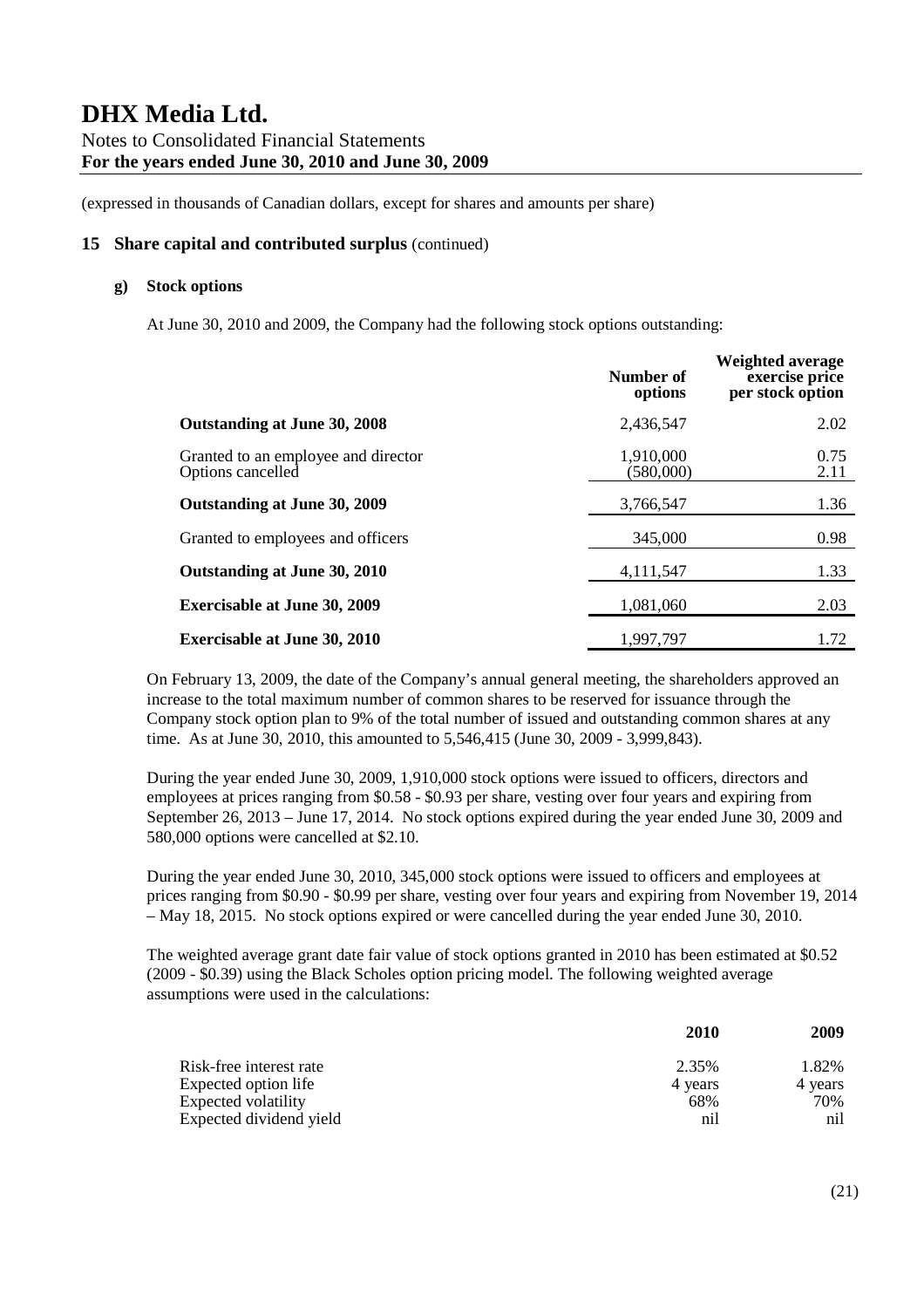### **15 Share capital and contributed surplus** (continued)

### **g) Stock options** (continued)

Changes in the assumptions can materially affect the fair value estimate and therefore, the existing models do not necessarily provide a reliable measure of the fair value of the stock options.

During the year ended June 30, 2010, a total of \$731 (2009 - \$999) was recognized as compensation expense. Included in the compensation expense for June 30, 2010 was \$nil (June 30, 2009 - \$300) awarded as bonuses to certain key executives of the Company to be paid in common shares of the Company based on achieving certain financial benchmarks by a wholly-owned subsidiary. Included in the twelve months ended June 30, 2010 was \$140 related to employee share purchase loans (twelve months ended June 30, 2009 - \$nil).

Information related to options outstanding at June 30, 2010 is presented below:

| Range of<br>exercise prices        | <b>Number</b><br>outstanding at<br><b>June 30, 2010</b> | Weighted<br>average<br>remaining<br>contractual<br>life | Weighted<br>average<br>exercise price<br>\$ | <b>Number</b><br>exercisable at<br>June 30, 2010 | Weighted<br>average<br>exercise price |
|------------------------------------|---------------------------------------------------------|---------------------------------------------------------|---------------------------------------------|--------------------------------------------------|---------------------------------------|
| $$0.58 - $0.99$<br>$$1.00 - $2.35$ | 2,255,000<br>1,856,547                                  | 3.98 years<br>1.44 vears                                | 0.78<br>1.99                                | 477,500<br>1,520,297                             | 0.75<br>2.03                          |
| Total                              | 4.111.547                                               | 2.83 years                                              | 1.33                                        | 1.997.797                                        | 1.72                                  |

Information related to options outstanding at June 30, 2009 is presented below:

| Range of<br>exercise prices | <b>Number</b><br>outstanding at<br>June 30, 2009 | Weighted<br>average<br>remaining<br>contractual<br>life | Weighted<br>average<br>exercise price | <b>Number</b><br>exercisable at<br>June 30, 2009 | Weighted<br>average<br>exercise price |
|-----------------------------|--------------------------------------------------|---------------------------------------------------------|---------------------------------------|--------------------------------------------------|---------------------------------------|
| $$0.58 - $0.99$             | 1,910,000                                        | 4.84 years                                              | 0.75                                  |                                                  |                                       |
| $$1.00 - $2.35$             | 1,856,547                                        | 2.44 years                                              | 1.99                                  | 1,081,160                                        | 2.03                                  |
| Total                       | 3,766,547                                        | $3.65$ years                                            | 1.36                                  | 1,081,160                                        | 2.03                                  |

#### **h) Put options**

On January 15, 2010, the holders of the Media Fund Put Options exercised their rights and accordingly the Company issued 425,420 common shares from treasury in exchange for the retirement of the Media Fund Put Options (note 3 (b)).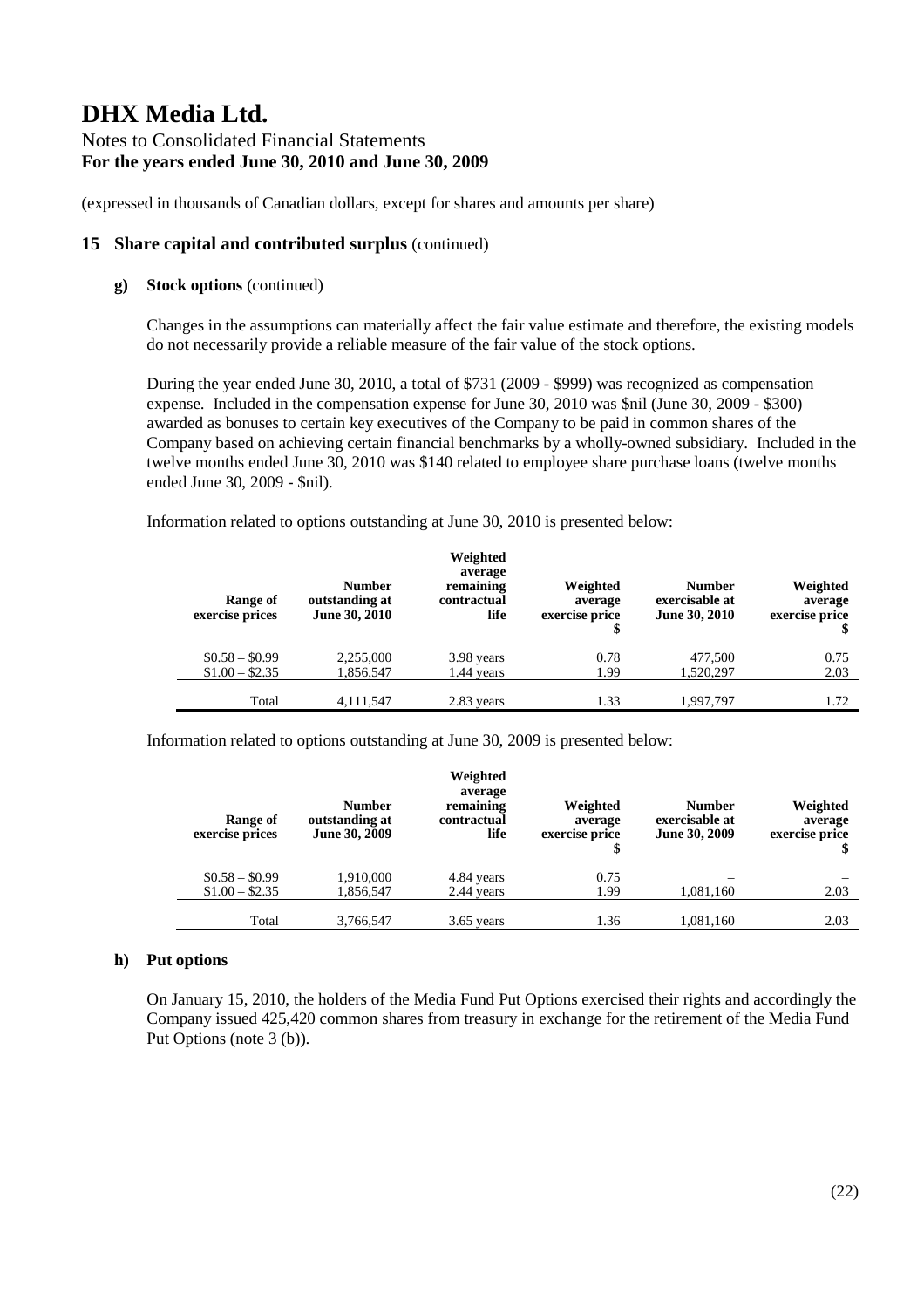(expressed in thousands of Canadian dollars, except for shares and amounts per share)

### **16 Government financing and assistance**

During the year ended June 30, 2010, investment in film and television programs was reduced by \$3,862 (year ended June 30, 2009 - \$8,051) related to production financing from government agencies. This financing is related to equity participation by government agencies and is repayable from distribution revenue of the specific productions for which the financing was made. In addition, during the year, investment in film also has been reduced by \$6,455 (year ended June 30, 2009 - \$17,897) related to non-repayable contributions from the Canadian Television Fund license fee program. During the year, investment in film and television programs has been reduced by \$17,494 (year ended June 30, 2009 - \$30,241) in tax credits relating to production activities. Lastly, during the year ended June 30, 2010, the Company received \$40,828 in government financing and assistances (year ended June 30, 2009 - \$37,783).

### **17 Income taxes**

Significant components of the Company's future tax assets and liabilities as at June 30, 2010 and 2009 are as follows:

|                                                                                   | 2010<br>\$       | 2009             |
|-----------------------------------------------------------------------------------|------------------|------------------|
| Cultural donations                                                                | 432              |                  |
| Foreign tax credits<br>Investments                                                | 245              | 202<br>(14)      |
| Participation payables and capital lease obligations                              | 249              | 335              |
| Property, plant and equipment<br>Share issuance costs and deferred financing fees | (77)<br>656      | 121<br>701       |
| Investment in film and television programs                                        | (2,239)          | (1,295)          |
| Intangible assets<br>Non-capital losses and other                                 | (2,153)<br>2,373 | (2,740)<br>1,274 |
| Future income taxes                                                               | (514)            | (1,416)          |

The reconciliation of income taxes computed at the statutory tax rates to income tax expense (recovery) is as follows:

|                                                                                          | 2010  | 2009  |
|------------------------------------------------------------------------------------------|-------|-------|
| Income tax expense (recovery) based on combined federal and                              |       |       |
| provincial tax rates of $30.70\%$ (2009 – 29.82%)<br>Income taxes increased (reduced) by | (400) | 960   |
|                                                                                          |       |       |
| Stock-based compensation                                                                 | 224   | 352   |
| Large corporation tax                                                                    | 60    | 95    |
| Non-deductible expenses, rate changes and other                                          | 189   | (6)   |
| Foreign losses                                                                           | (43)  | (16)  |
| Cultural donations                                                                       | (454) |       |
| Non-taxable portion of capital gains                                                     | 67    | (10)  |
| Provision for (recovery of) income taxes                                                 | (491) | 1,375 |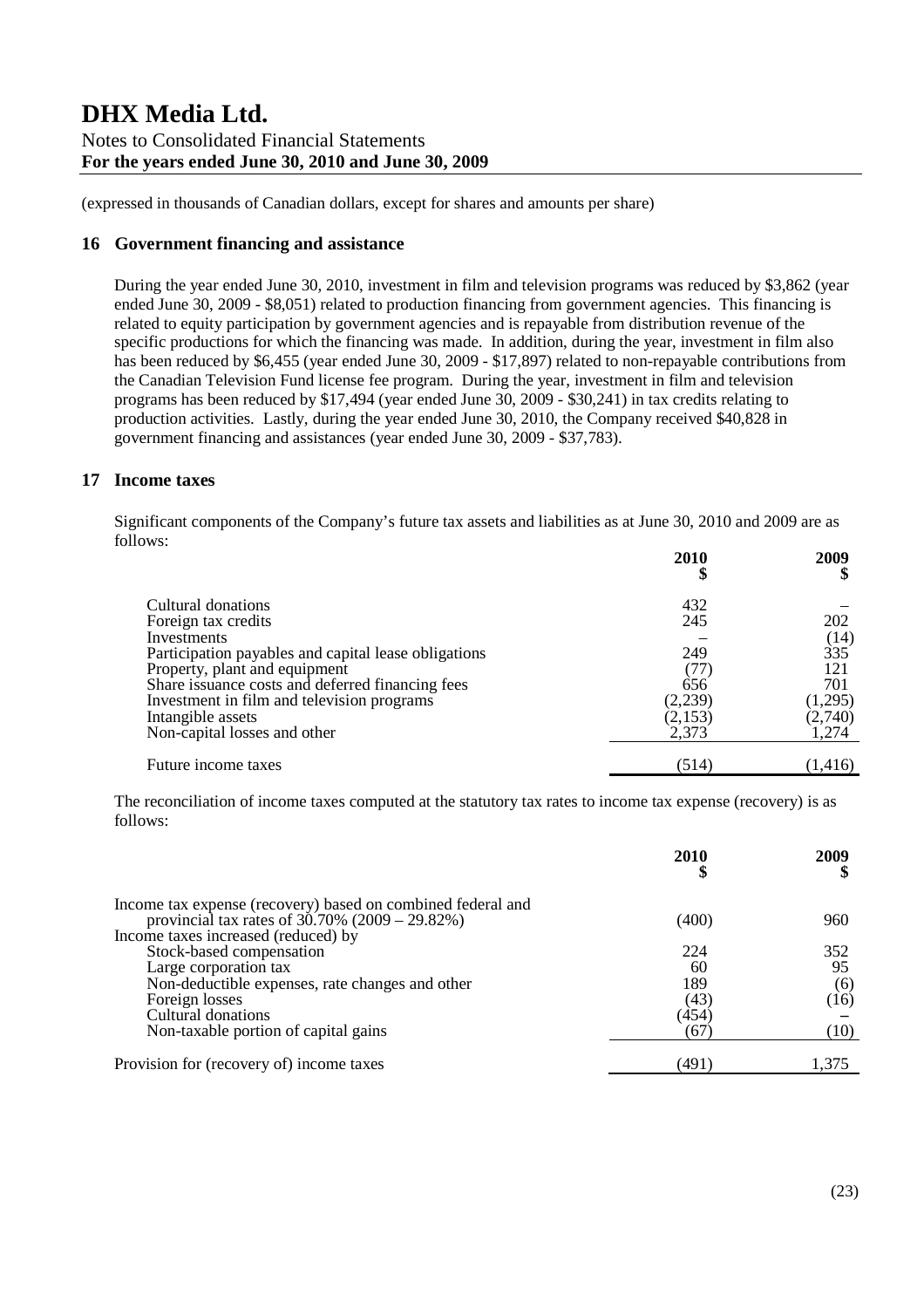### **18 Financial instruments**

### **a) Fair value of financial instruments**

Management believes the carrying amounts reported on the financial statements for amounts receivable, accounts payable and accrued liabilities, other liability and long-term debt all approximate their fair values due to their immediate or short-term maturities or variable interest rates. Interim production financing and bank indebtedness were renegotiated during the year ended June 30, 2010 to reflect current interest rates, therefore, management believes the carrying amounts also approximate their fair values.

#### **b) Credit risk**

Amounts receivable from the Canadian federal government and other government agencies in connection with production financing represents 66% of total amounts receivable at June 30, 2010 (June 30, 2009 - 67%). Certain of these amounts are subject to audit by the government agency. Management believes that these amounts are fully collectible. Management believes that it is standard for the industry for some amounts receivable to take considerable time to collect, for instance it is normal course for federal and provincial tax credits receivable, to take up to 24 months to proceed through audit and collection. The Company adjusts amounts receivable from Canadian federal government and other government agencies including federal and provincial tax credits receivables, in connection with production financing, quarterly for any known differences arising from internal or external audit of these balances. An allowance against Federal and Provincial tax credits receivable has been booked based on the Company's history of collection of these receivables.

The balance of trade amounts receivable are mainly with Canadian broadcasters and large international distribution companies. Management believes that the net amounts recorded are fully collectible. The Company has booked an allowance for doubtful accounts of 1% against the gross amounts for certain trade, amounts receivables and management believes that the net amount of trade amounts receivables is fully collectible.

### **c) Interest rate risk**

The Company is exposed to interest rate risk arising from fluctuations in interest rates as its interim production financing, certain long-term debt, and a portion of cash bear interest at floating rates. A 1% fluctuation would have an approximate \$200 to \$300 affect on net income

### **d) Liquidity risk**

The Company manages liquidity by forecasting and monitoring operating cash flows and through the use of capital leases and maintaining revolving credit facilities (notes 12, 13 and 14). As at June 30, 2010, the Company had cash on hand of \$15,920. (June 30, 2009 – \$10,806).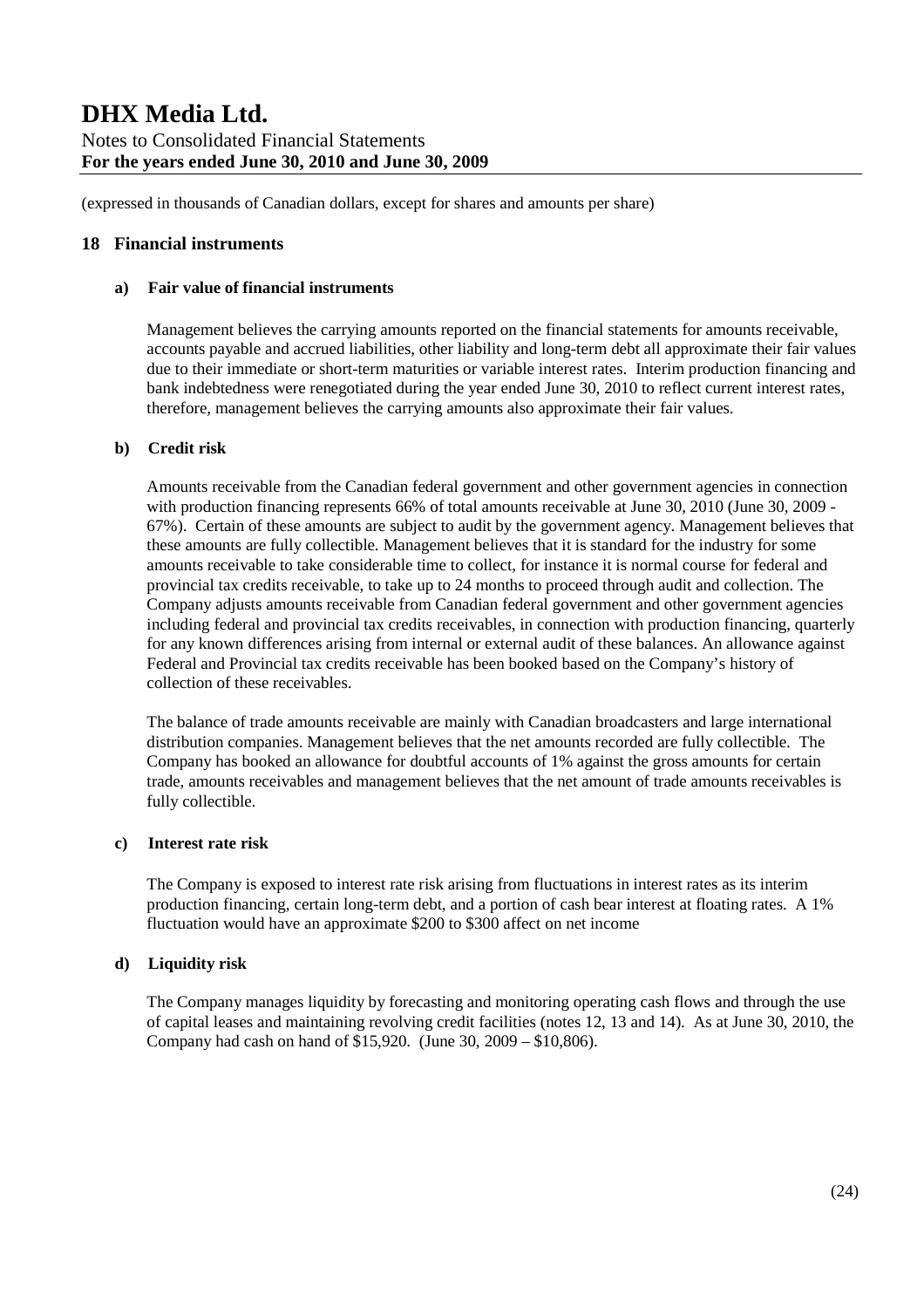### **18 Financial instruments** (continued)

### **e) Currency risk**

The Company's activities involve holding foreign currencies and incurring production costs and earning revenues denominated in foreign currencies. These activities result in exposure to fluctuations in foreign currency exchange rates. At June 30, 2010, the Company revalued its financial instruments denominated in a foreign currency at the prevailing exchange rates. A 1% change in the USD or Euro exchange rate would have less than a \$100 effect on net income.

#### **f) Long-term investment**

As at June 30, 2010, management is continuing to value its investment in Woozworld (note 3 (a)) at cost of \$330 (2009 - \$2,042 investment in Tribal Nova) as fair value cannot be reliably measured, it continues to be a private company and, as such, a quoted market price in an active market is not available. The Company does not expect to dispose of this investment in the near term, and believes there is no impairment of the long-term investment as at June 30, 2010 and June 30, 2009.

### **g) Contractual maturity analysis for financial liabilities**

|                           | <b>Total</b><br>\$ | <b>Less than</b><br>1 year | $1$ to $3$<br>years<br>\$ | 4 to 5<br>years<br>\$ | After 5<br>years |
|---------------------------|--------------------|----------------------------|---------------------------|-----------------------|------------------|
| <b>Bank</b> indebtedness  | 250                | 250                        |                           |                       |                  |
| Long-term debt            | 2,424              | 239                        | 478                       | 478                   | 1,229            |
| Capital lease obligations | 740                | 302                        | 438                       |                       |                  |
| <b>Operating leases</b>   | 5,569              | 1,133                      | 1,362                     | 1,059                 | 2,015            |
|                           | 8,983              | 1,924                      | 2,278                     | 1,537                 | 3,244            |

Payments noted above do not include interest.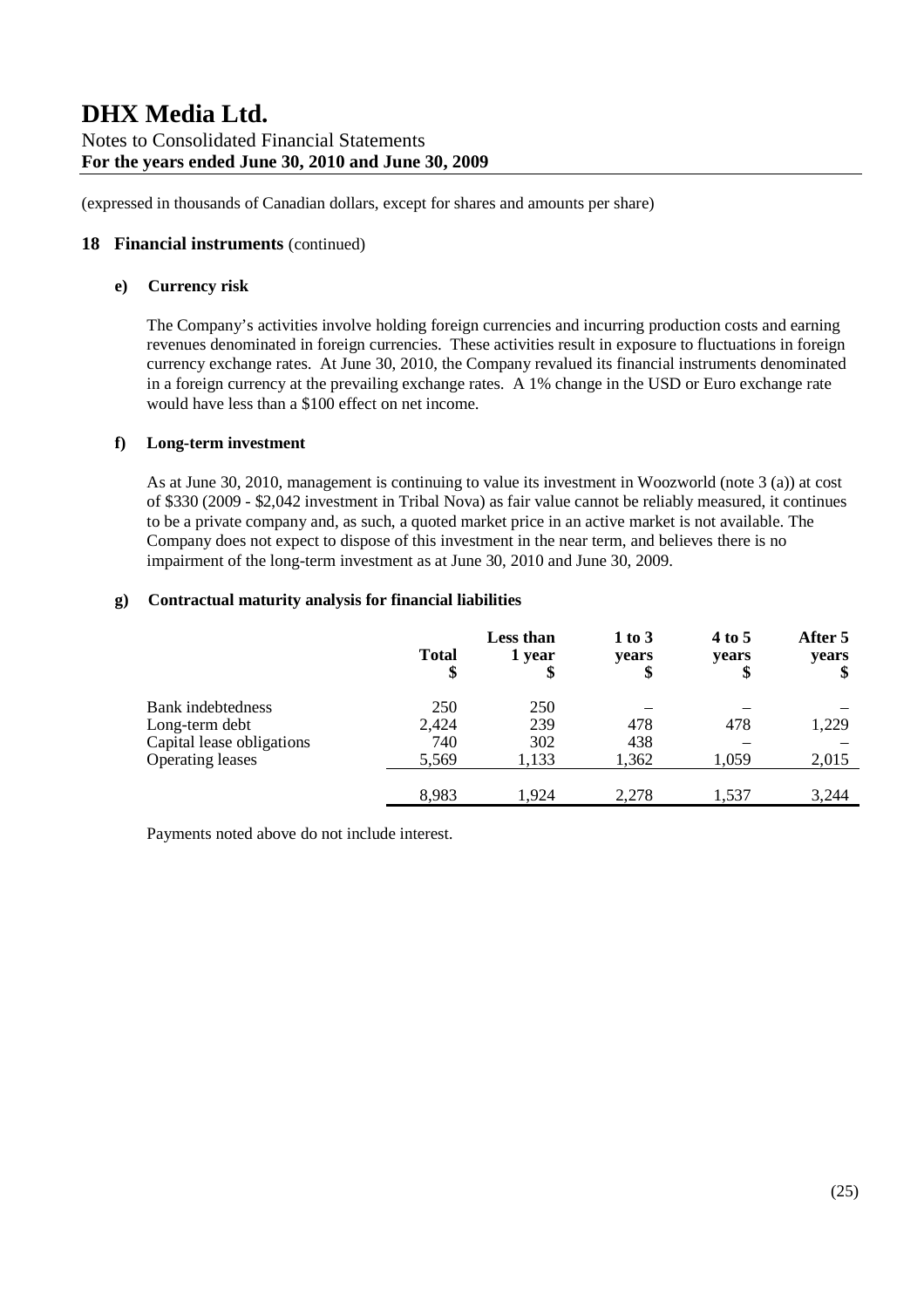### **18 Financial instruments** (continued)

### **h) Fair values**

The carry value of cash, short-term investments, amounts receivable, restricted cash, bank indebtedness, accounts payable and accrued liabilities, current portion of long-term debt and obligations under capital leases approximate the fair value.

The fair value of non-current portion of long-term debt and capital leases is set out below and is estimated using discounted cash flow analyses based on discount rates that reflect current market conditions for instruments with similar terms and risks.

|                                                       |                         | 2010                |                         | 2009                |
|-------------------------------------------------------|-------------------------|---------------------|-------------------------|---------------------|
|                                                       | Carrying<br>value<br>\$ | Fair<br>value<br>\$ | Carrying<br>value<br>\$ | Fair<br>value<br>\$ |
| Available-for-sale assets<br>Foreign currency forward | 330                     | 330                 | 2,042                   | 2,042               |
| contracts<br>Long-term debt and<br>obligations under  | (13)                    | (13)                |                         |                     |
| capital leases                                        | 2,623                   | 2,618               | 3,164                   | 3,131               |

Fair value estimates are made at a specific point in time on relevant market information. These are estimates and involve uncertainties and matters of significant judgment and cannot be determined with precision. Change in assumptions and estimates could significantly affect fair values.

### **Fair value hierarchy**

Financial instruments recorded at fair value on the balance sheet are classified using a fair value hierarchy that reflects the significance of the inputs used in making the measurements. The value hierarchy has the following levels:

- Level 1 valuation based on quoted prices observed in active markets for identical assets and liabilities.
- Level 2 valuation techniques based on inputs that are quoted prices of similar instruments in the markets, quoted prices for identical or similar instruments in markets that are not active, inputs other than quoted prices used in a valuation model that are observable market for that instruments, and inputs that are derived principally from or corroborated by observable market data by correlation or other means.
- Level 3 valuation techniques with significant unobservable market inputs.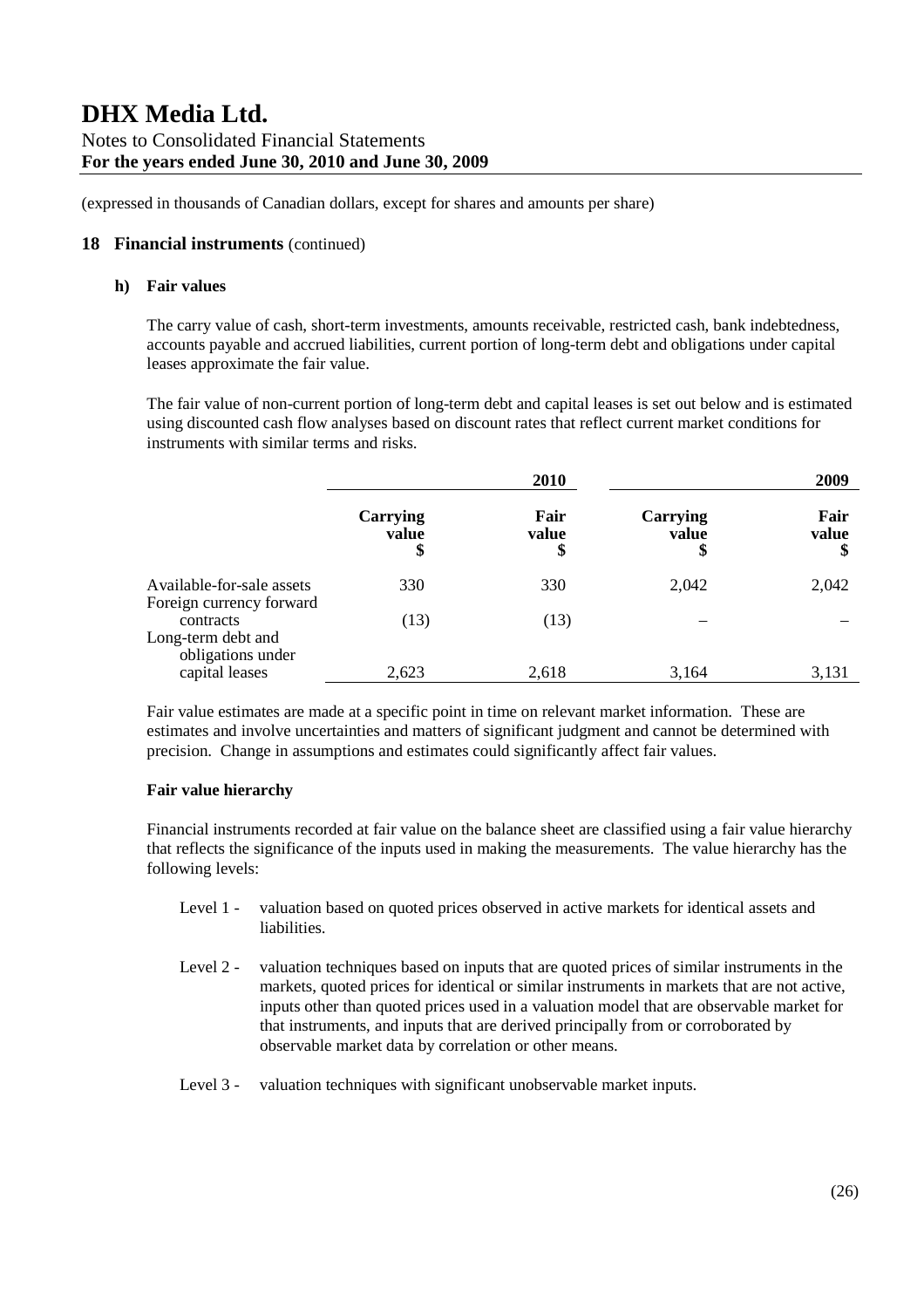(expressed in thousands of Canadian dollars, except for shares and amounts per share)

### **18 Financial instruments** (continued)

A financial instrument is classified to the lowest of the hierarchy for which a significant input has been considered in measuring fair value.

The following table presents the financial instruments recorded at fair value in the consolidated balance sheets as at June 30, 2010, classified using the fair value hierarchy described above:

|                                    | <b>Level 1</b> | Level 2 | Level 3 |
|------------------------------------|----------------|---------|---------|
| Cash                               | 15,920         |         |         |
| Short-term investments             | 6,098          |         |         |
| Foreign currency forward contracts |                |         |         |

### **Foreign currency contracts**

At June 30, 2010, the Company had notional principal of approximately \$2,390 (2009 - \$nil) in contracts to sell United States dollars and notional principal of approximately £380 (2009 - £nil) in contracts to purchase British pounds. The carrying value of these contracts is the fair value based on exchange rates at June 30, 2010. The contracts expire at various dates between March 2011 and March 2012.

### **19 Commitments and contingencies**

### **Commitments**

The Company has entered into various operating leases for operating premises and equipment. The future minimum payments under these operating leases are as follows:

| Year ending June 30, 2011 | 1,133 |
|---------------------------|-------|
| 2012                      | 829   |
| 2013                      | 533   |
| 2014                      | 521   |
| 2015                      | 538   |

### **Contingencies**

The Company is, from time to time, involved in various claims, legal proceedings and complaints arising in the normal course of business and provisions have been recorded where appropriate. Management does not believe that the final determination of these claims will have a material adverse effect on the financial position or results of operations of the Company. The maximum contingent liability at June 30, 2010 under the above matters is estimated at \$1,300.

**\$**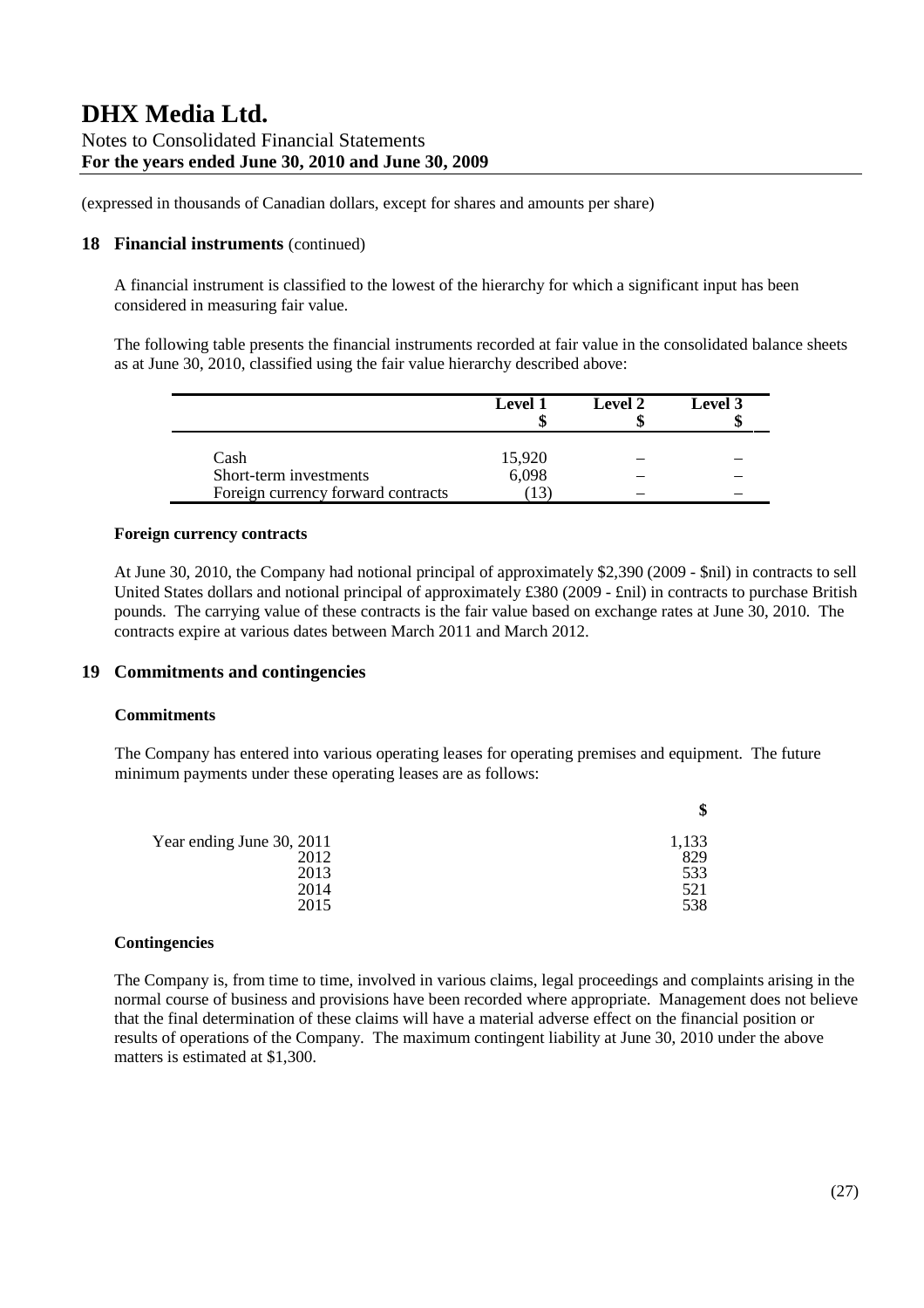### **20 Capital disclosures**

The Company's objectives when managing capital are to provide an adequate return to shareholders, safeguard its assets, maintain a competitive cost structure and continue as a going concern in order to pursue the development, production and distribution of its film and television properties. To maximize ongoing development and growth effort, the Company did not pay out dividends during the year ended June 30, 2010. The Company is not anticipating paying out dividends during the year ended June 30, 2011.

The Company's capital is summarized in the table below:

|                                                                                                                     | 2010<br>\$        | 2009<br>\$         |
|---------------------------------------------------------------------------------------------------------------------|-------------------|--------------------|
| Total bank indebtedness, long-term debt and obligations under<br>capital leases and other liabilities<br>Less: Cash | 3,414<br>(15,920) | 7,224<br>(10, 806) |
| Net debt                                                                                                            | (12,506)          | (3,582)            |
| <b>Total Shareholders' Equity</b>                                                                                   | 80,179            | 60,550             |
|                                                                                                                     | 67,673            | 56,968             |

To facilitate the management of its capital structure, the Company prepares annual expenditure operating budgets that are updated as necessary depending on various factors including industry conditions and operating cash flow. The annual and updated budgets are approved by the board of directors.

The Company monitors capital using a number of financial ratios, specifically for the RBC Revolving Operating and Production Credit Facilities (notes 12 and 13), including but not limited to:

- The Coverage Ratio defined as consolidated EBITDA to interest expense (defined as interest on longterm debt); and
- The Net Worth Ratio defined as funded debt to consolidated net worth.

The following table illustrates the financial ratios calculated on a rolling twelve-month basis:

|                 | <b>Measure</b><br>targets | 2010  | 2009  |
|-----------------|---------------------------|-------|-------|
| Coverage Ratio  | >4.0x                     | 15.8x | 27.0x |
| Net Worth Ratio | < 3.0x                    | 0.6x  | 1.1x  |

The Company has been in compliance with these ratios since the inception of the RBC Revolving Operating and Revolving Production Credit Facilities.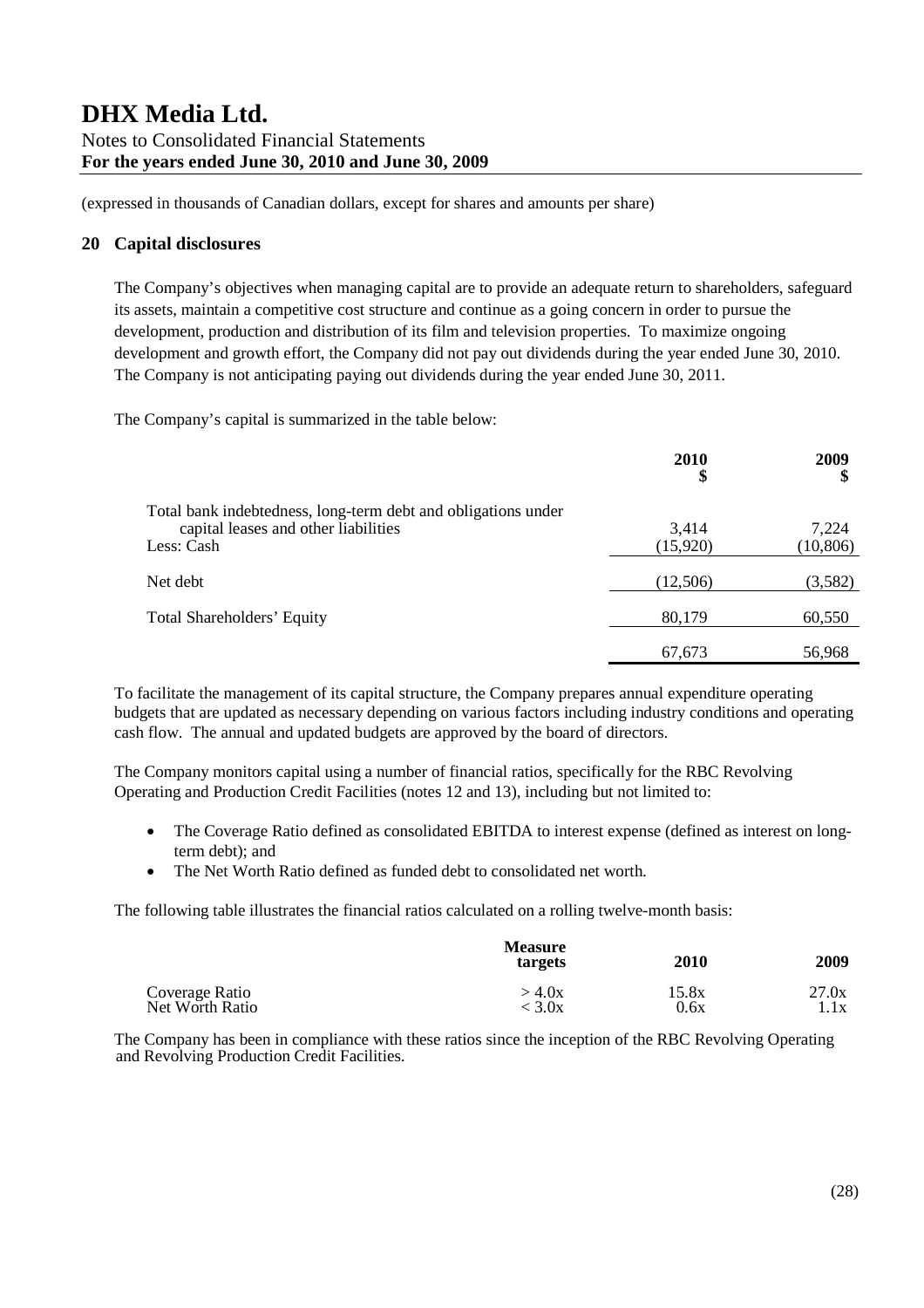### **21 Earnings (loss) per common share**

Earnings (loss) per common share is calculated as follows:

|                                                                                                  | 2010                     | 2009<br>S                |
|--------------------------------------------------------------------------------------------------|--------------------------|--------------------------|
| Net income (loss) and comprehensive income (loss) before<br>discontinued operations for the year | (813)                    | 1,843                    |
| Net income (loss) and comprehensive income (loss) for the period                                 | (813)                    | 375                      |
| Weighted average number of common shares:<br><b>Basic</b><br>Diluted                             | 48,579,538<br>48,579,538 | 43,066,259<br>43,095,742 |
| Earnings (loss) per common share before discontinued operations:<br>Basic                        | (0.02)                   | 0.04                     |
| Diluted                                                                                          | (0.02)                   | 0.04                     |
| Earnings (loss) per common share<br>Basic                                                        | (0.02)                   | 0.01                     |
| Diluted                                                                                          | (0.02)                   | 0.01                     |

For the year ended June 30, 2010, the diluted weighted average number of common shares outstanding is the same as the basic weighted average number of common shares outstanding, as the Company had a net loss and the exercise of potentially dilutive instruments would be anti-dilutive.

At June 30, 2010, the weighted average number of potentially dilutive instruments, comprised of shares issuable in respect of convertible warrants, stock options and put options, was nil (2009 - 29,483).

### **22 Net change in non-cash working capital balances related to operations**

|                                                                                                                                                                                                                                                           | 2010                                  | 2009                                        |
|-----------------------------------------------------------------------------------------------------------------------------------------------------------------------------------------------------------------------------------------------------------|---------------------------------------|---------------------------------------------|
| Decrease (increase) in amounts receivable<br>Decrease (increase) in prepaid expenses and deposits<br>Decrease (increase) in restricted cash<br>Increase (decrease) in accounts payable and accrued liabilities<br>Increase (decrease) in deferred revenue | 17,868<br>(193)<br>(2,995)<br>(6,207) | (16, 866)<br>618<br>450<br>1,797<br>(4,239) |
| During the year, the Company paid and received the following:<br>Interest paid<br>Interest received<br>Taxes paid                                                                                                                                         | 8,481<br>1,965<br>444<br>420          | (18,240)<br>2,689<br>298<br>40              |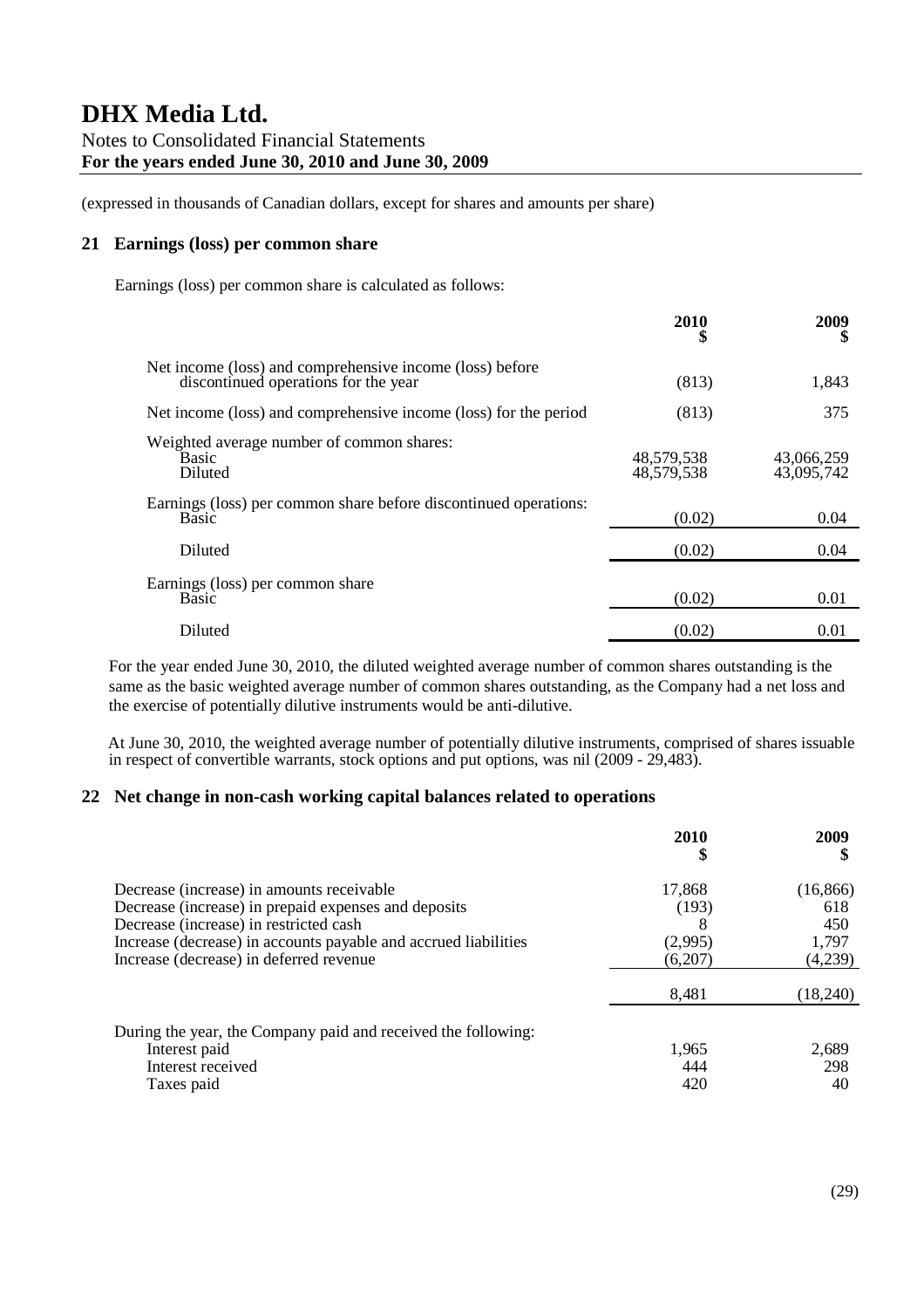### **23 Interest in joint ventures**

The Company's interest in joint ventures is summarized below:

|                                                                                | 2010<br>\$ | 2009<br>\$       |
|--------------------------------------------------------------------------------|------------|------------------|
| <b>Statement of income</b><br>Revenues<br>General and administrative           | 8          | 21<br>(11)       |
| Income from joint ventures before income taxes                                 | 8          | 10               |
| <b>Balance sheet</b><br>Current assets<br><b>Current liabilities</b>           | 3<br>(5)   | 1,311<br>(1,201) |
|                                                                                | (2)        | 110              |
| <b>Statement of cash flows</b><br>Operating activities<br>Financing activities | 8<br>(10)  | 10<br>(278)      |
| Net change in cash during the year                                             | (2)        | (268)            |

### **24 Revenues and segmented information**

The Company operates production entities and offices throughout Canada. In measuring performance, the Company does not distinguish or group its operations on a geographical or any other basis and, accordingly, has a single reportable segment for disclosure purposes and has the following sources of revenue:

|                                   | 2010<br>\$ | 2009   |
|-----------------------------------|------------|--------|
| Production revenue                | 18,278     | 44,056 |
| Distribution revenue              | 11,202     | 12,363 |
| Producer and service fee revenues | 7,480      | 2,660  |
| Other                             | 3,511      | 2,890  |
|                                   |            |        |
|                                   | 40,471     | 61.969 |